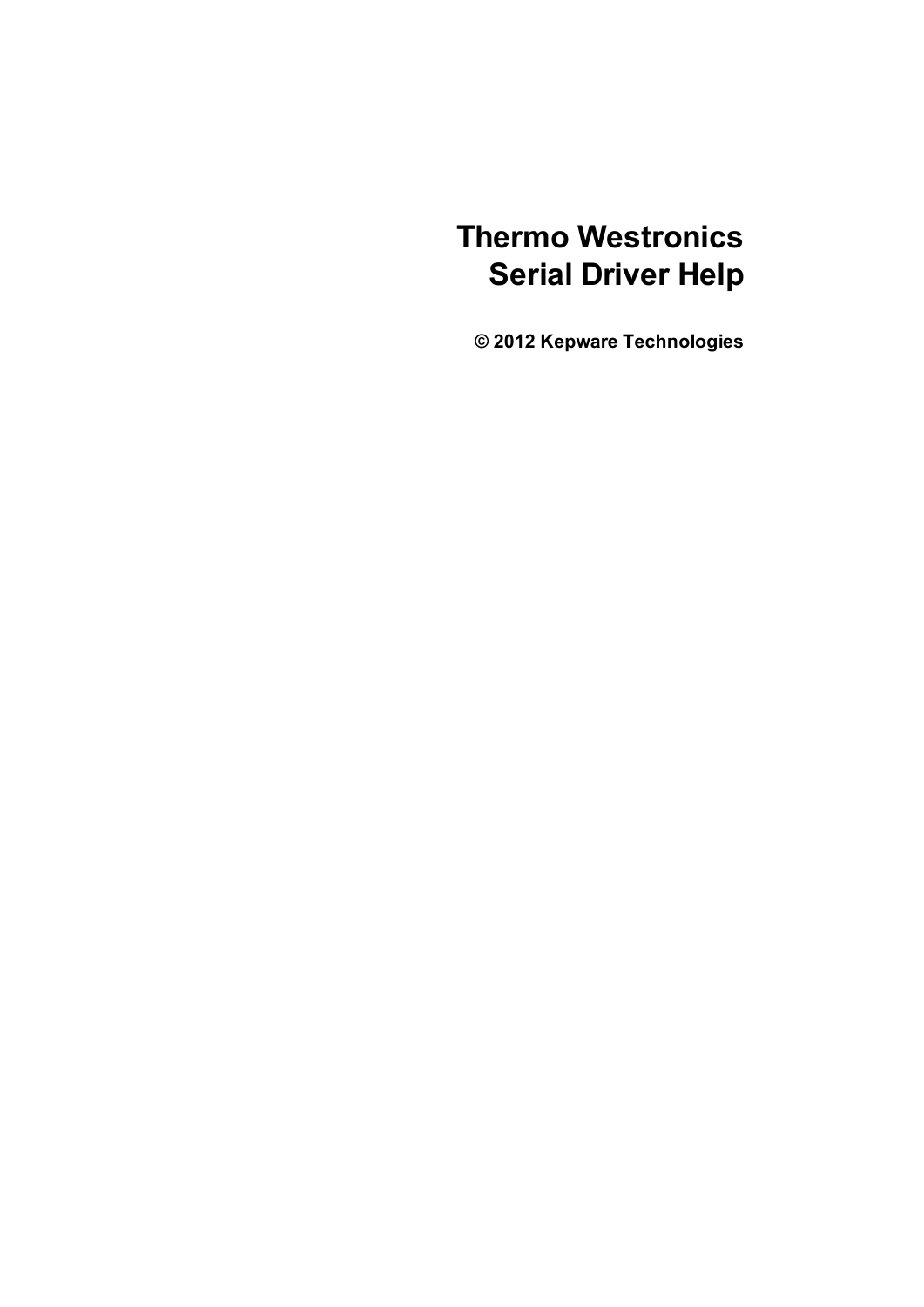# <span id="page-1-0"></span>**Table of Contents**

| Bad address in block [ <start address=""> to <end address="">] on device '<device name="">' 21</device></end></start> |  |
|-----------------------------------------------------------------------------------------------------------------------|--|
|                                                                                                                       |  |
|                                                                                                                       |  |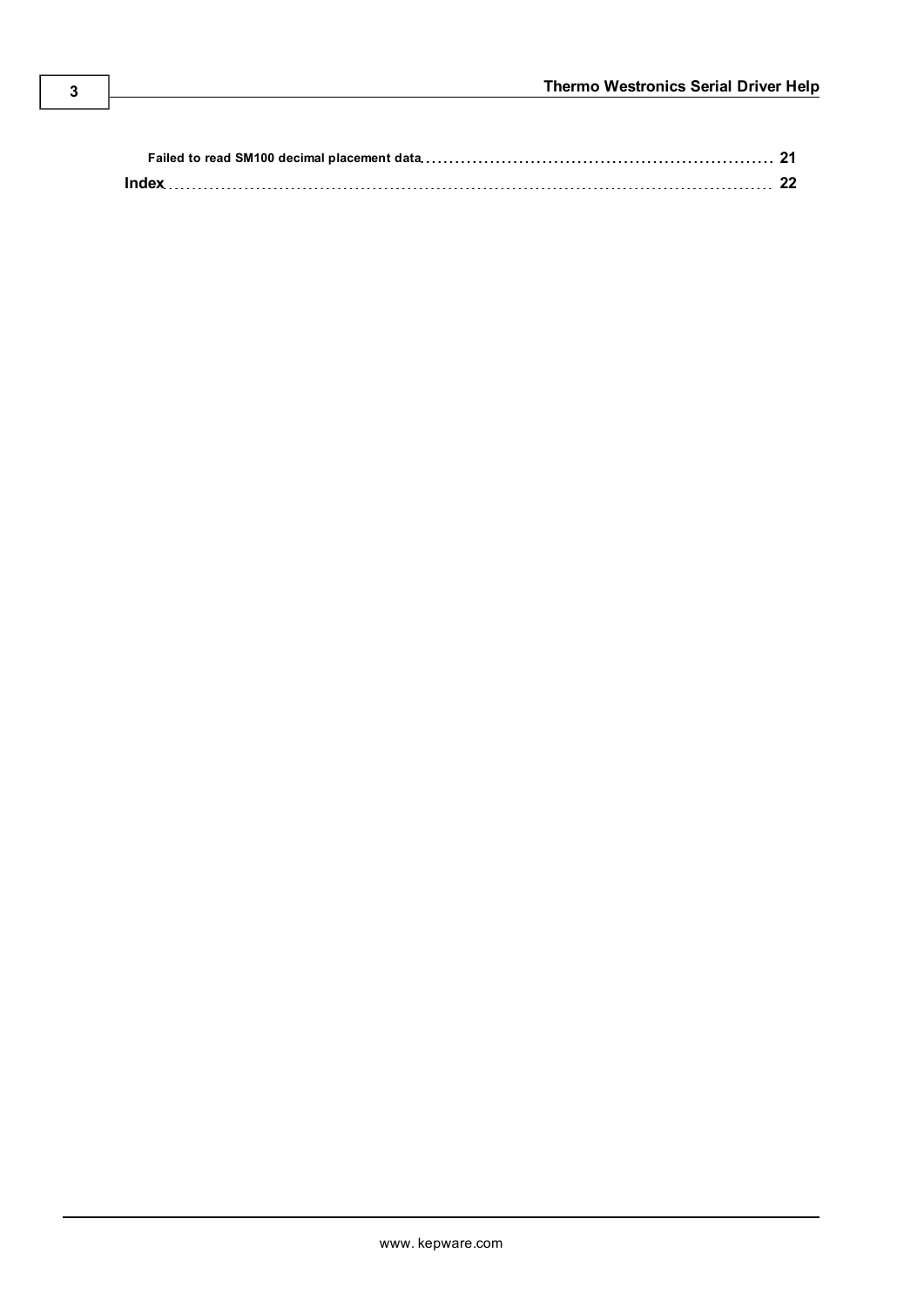#### <span id="page-3-0"></span>**Thermo Westronics Serial Driver Help**

Help version 1.014

#### **CONTENTS**

**[Overview](#page-3-1)** What is the Thermo Westronics Serial Driver?

**[Device](#page-4-0) [Setup](#page-4-0)** How do I configure a device for use with this driver?

**[Data](#page-6-0) [Types](#page-6-0) [Description](#page-6-0)** What data types does this driver support?

**[Address](#page-7-0) [Descriptions](#page-7-0)**

How do I address a data location on a Thermo Westronics Serial device?

#### **[Error](#page-16-0) [Descriptions](#page-16-0)**

<span id="page-3-1"></span>What error messages does the Thermo Westronics Serial driver produce?

#### **Overview**

The Thermo Westronics Serial Driver provides an easy and reliable way to connect Thermo Westronics Serial devices to OPC Client applications, including HMI, SCADA, Historian, MES, ERP and countless custom applications. It is intended for use with Thermo Westronics serial devices.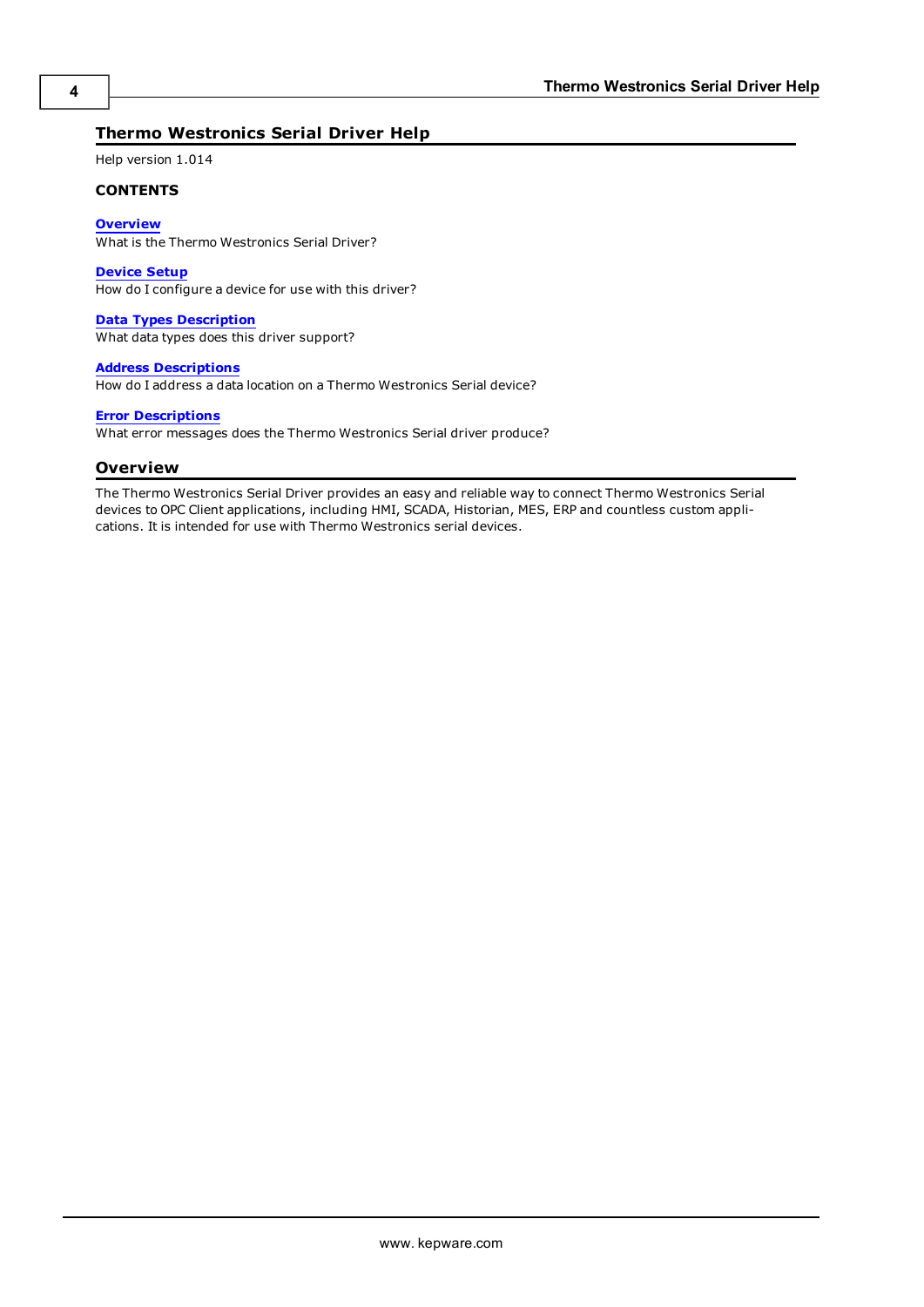#### <span id="page-4-0"></span>**Device Setup**

#### **Supported Devices**

Series 1200 Recorder Series 1600 Recorder Series 3000 Recorder SM 100 Smart Multiplexer SV 100 SV 180 SV 180 (2.0)-version 2.0A or later

#### **Communication Protocol**

Modbus RTU Protocol.

#### **Supported Communication Parameters**

Baud Rate: 300, 600, 1200, 2400, 4800, 9600, 19200 Parity: Odd, Even, None Data Bits: 5, 6, 7, 8 Stop Bits: 1,2

**Note:** Not all devices support the listed configurations.

#### <span id="page-4-2"></span>**Ethernet Encapsulation**

This driver supports Ethernet Encapsulation, which allows the driver to communicate with serial devices attached to an Ethernet network using a terminal server. It may be invoked through the COM ID dialog in Channel Properties. For more information, refer to the OPC Server's help documentation.

#### <span id="page-4-1"></span>**Device ID (PLC Network Address)**

Thermo Westronics Serial devices are assigned Device IDs in the range 1 to 255.

#### **Flow Control**

When using an RS232/RS485 converter, the type of flow control that is required will depend upon the needs of the converter. Some converters do not require any flow control whereas others require RTS flow. Consult the converter's documentation in order to determine its flow requirements. An RS485 converter that provides automatic flow control is recommended.

**Note:** When using the manufacturer's supplied communications cable, it is sometimes necessary to choose a flow control setting of **RTS** or **RTS Always** under the Channel Properties.

The Thermo Westronics Serial driver supports the RTS Manual flow control option. This selection allows the driver to be configured for operation with radio modems that require special RTS timing characteristics. For more information on RTS Manual flow, refer to the main OPC Server help file topic Channel Wizard.

#### **Cable Connections**

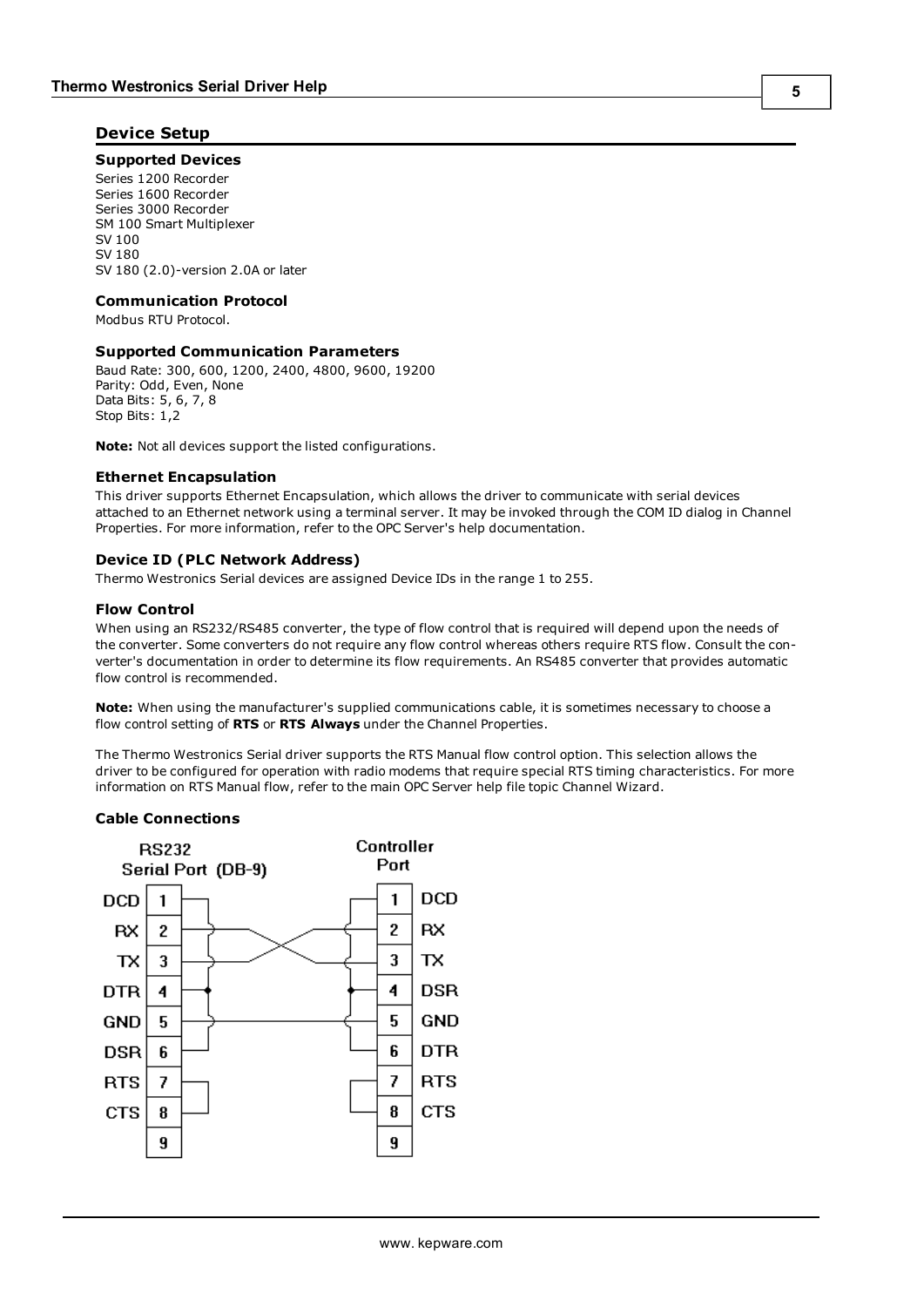The diagram shown above is typical. Various Thermo Westronics devices support other types of connections such as RS422, RS485 and 20mA current loop. Modbus communications may not be possible through all of the ports on the device. For more information on connection options, refer to the specific device's documentation.

#### <span id="page-5-0"></span>**Modem Setup**

This driver supports modem functionality. For more information, please refer to the topic "Modem Support" in the OPC Server Help documentation.

#### <span id="page-5-1"></span>**Block Sizes**

#### **Coil Block Sizes**

Coils can be read from 8 to 800 points (bits) at a time. A higher block size means more points will be read from the device in a single request. The block size can be reduced if data needs to be read from non-contiguous locations within the device.

#### **Register Block Sizes**

Registers can be read from 1 to 56 locations (16 or 32-bit registers) at a time. A higher block size means more register values will be read from the device in a single request. The block size can be reduced if data needs to be read from non-contiguous locations within the device.

#### <span id="page-5-2"></span>**Settings**

#### **1x32 Floating Point Format**

Some Thermo Westronics devices, such as the SV100 and SV180, give the user the option of representing floating point data in either 1x32 or 2x16 format in Modbus communications. If the device has been configured to use the 1x32 format, make sure that this box is checked.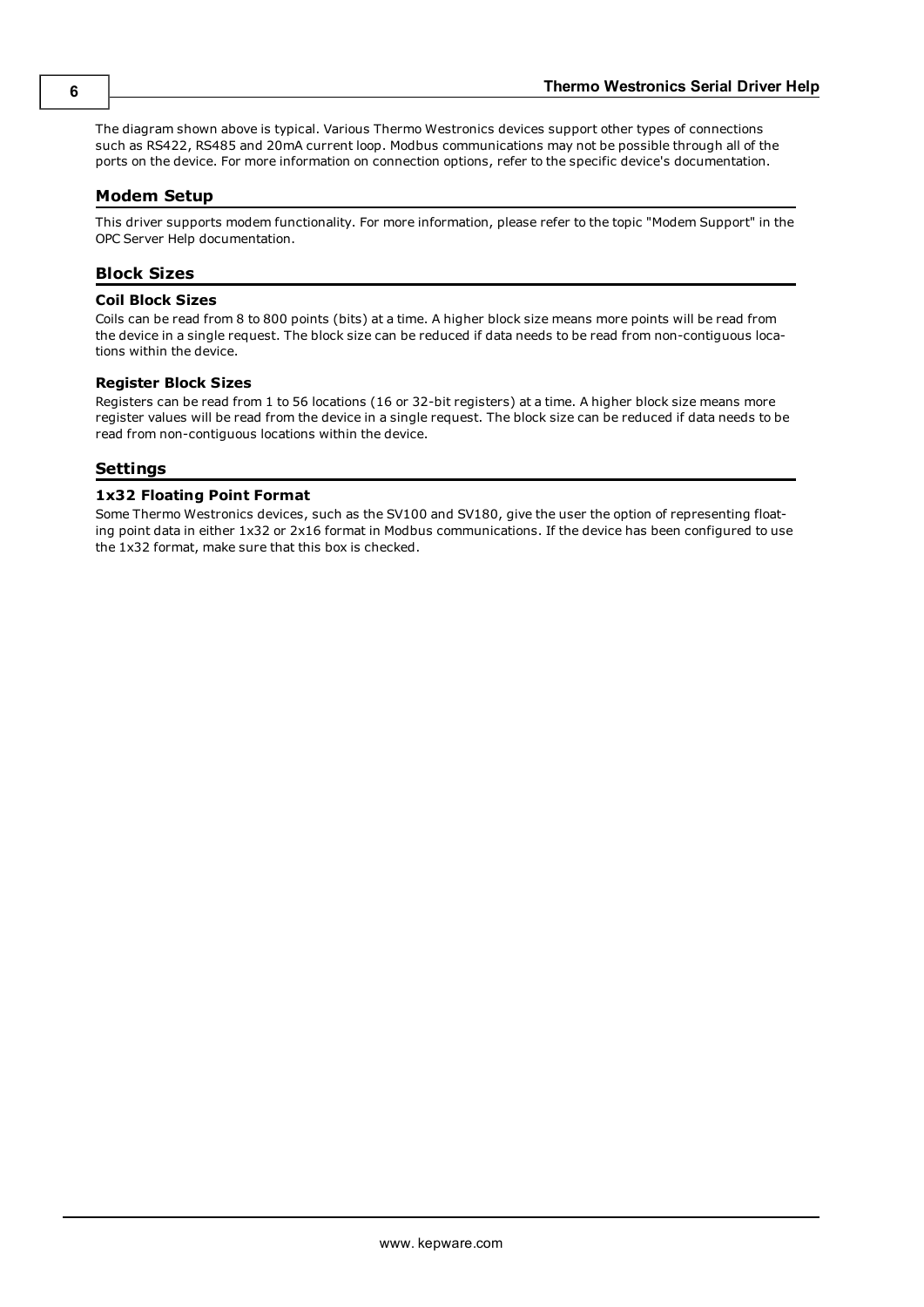# <span id="page-6-0"></span>**Data Types Description**

<span id="page-6-7"></span><span id="page-6-6"></span><span id="page-6-5"></span><span id="page-6-4"></span><span id="page-6-3"></span><span id="page-6-2"></span><span id="page-6-1"></span>

| Data Type    | <b>Description</b>                                                    |
|--------------|-----------------------------------------------------------------------|
| Boolean      | Single bit                                                            |
| Word         | Unsigned 16 bit value                                                 |
|              |                                                                       |
|              | $bit$ 0 is the low bit                                                |
|              | bit 15 is the high bit                                                |
| Short        | Signed 16 bit value                                                   |
|              |                                                                       |
|              | bit 0 is the low bit                                                  |
|              | bit 14 is the high bit                                                |
|              | bit 15 is the sign bit                                                |
| <b>DWord</b> | Unsigned 32 bit value                                                 |
|              | bit 0 is the low bit                                                  |
|              | bit 31 is the high bit                                                |
| Long         | Signed 32 bit value                                                   |
|              |                                                                       |
|              | bit 0 is the low bit                                                  |
|              | bit 30 is the high bit                                                |
|              | bit 31 is the sign bit                                                |
| Float        | 32 bit floating point value.                                          |
|              |                                                                       |
|              | The driver interprets two consecutive 16 bit registers as a floating  |
|              | point value by making the second register the high word and the first |
|              | register the low word.                                                |
| String       | Zero terminated character array                                       |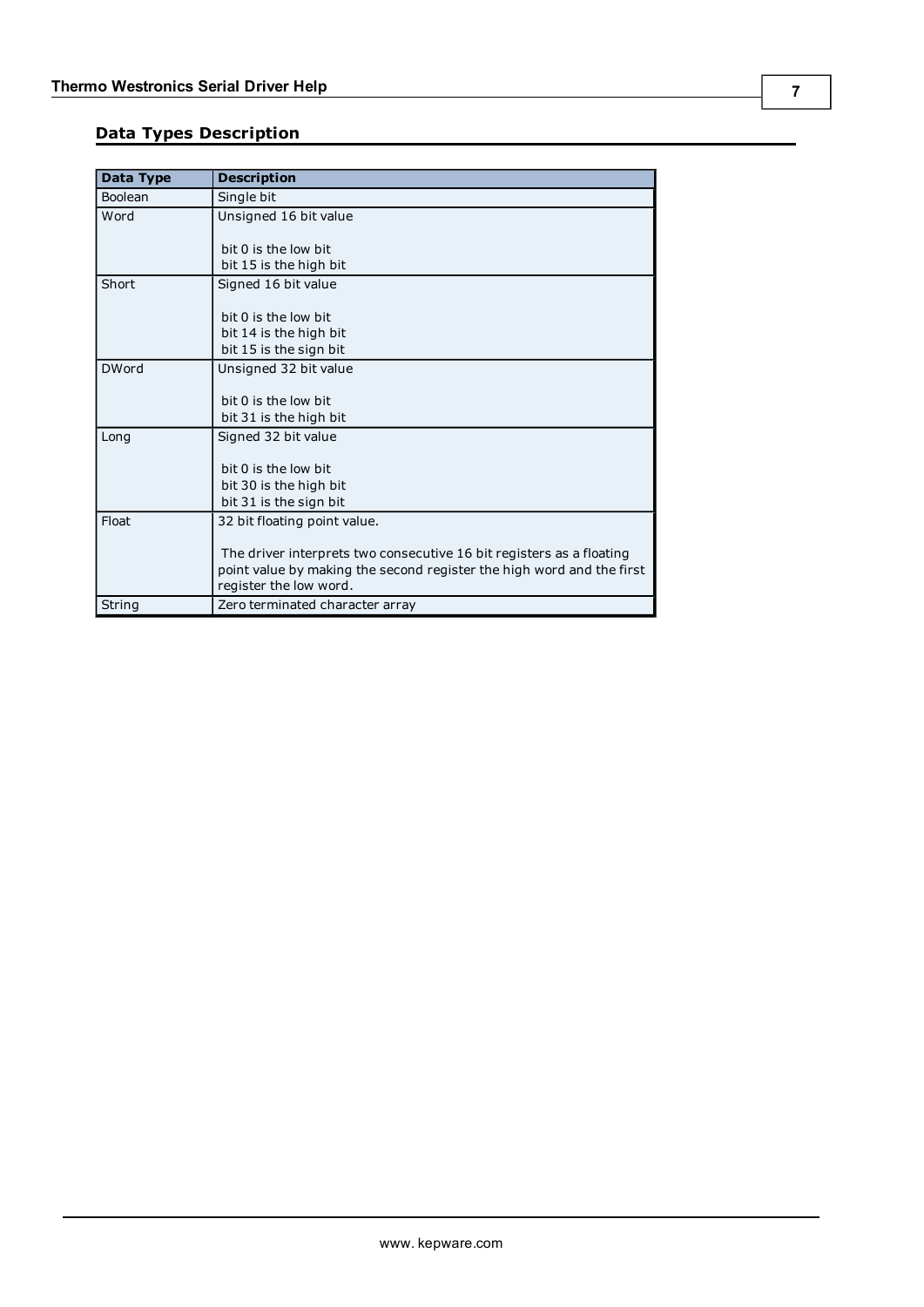#### <span id="page-7-0"></span>**Address Descriptions**

Address specifications vary depending on the model in use. Select a link from the following list to obtain specific address information for the model of interest.

**[Series](#page-7-1) [1200](#page-7-1) [Series](#page-8-0) [1600](#page-8-0) [Series](#page-10-0) [3000](#page-10-0) [SM100](#page-10-1) [SV100](#page-11-0) [SV180\\*](#page-13-0) [SV180](#page-14-0) [\(2.0\)\\*\\*](#page-14-0)**

\*Firmware prior to 2.0A. \*\*Firmware 2.0A and later.

#### <span id="page-7-1"></span>**Series 1200 Addressing**

The Thermo Westronics Ethernet device driver automatically generates tags for many of the most important device parameters. Tags can be manually created to access all device parameters mapped to Modbus address locations within the device. The following table describes how to specify a Modbus address when creating a tag. The full range of addresses accepted by this driver may not be valid for a particular device.

**Note:** The default data types for dynamically defined tags are shown in **bold**.

#### **Modbus Addressing Decimal Format**

| <b>Address</b>            | Range                                 | <b>Data Type</b> | <b>Access</b> |
|---------------------------|---------------------------------------|------------------|---------------|
| <b>Output Coils</b>       | 000001-065536                         | <b>Boolean</b>   | Read/Write    |
| <b>Input Coils</b>        | 100001-165536                         | <b>Boolean</b>   | Read Only     |
| <b>Internal Registers</b> | 300001-305000                         | Word, Short      | Read Only     |
|                           | 300001.0-300001.15305000.0-305000.15  | <b>Boolean</b>   |               |
|                           | 305001-306000                         | DWord, Long      |               |
|                           | 306001-307000                         | Word, Short      |               |
|                           | 306001.0-306001.15 307000.0-307000.15 | <b>Boolean</b>   |               |
|                           | 307001-308000                         | <b>Float</b>     |               |
|                           | 308001-365536                         | Word, Short      |               |
|                           | 308001.0-308001.15365536.0-365536.15  | <b>Boolean</b>   |               |
| <b>Holding Registers</b>  | 400001-406000                         | Word, Short      | Read/Write    |
|                           | 400001.0-400001.15406000.0-406000.15  | <b>Boolean</b>   |               |
|                           | 406001-407000                         | DWord, Long      |               |
|                           | 407001-408000                         | Word, Short      |               |
|                           | 407001.0-407001.15408000.0-408000.15  | <b>Boolean</b>   |               |
|                           | 408001-409000                         | <b>Float</b>     |               |
|                           | 409001-465536                         | Word, Short      |               |
|                           | 409001.0-409001.15465536.0-465536.15  | <b>Boolean</b>   |               |

#### **Modbus Addressing Hexadecimal Format**

| <b>Address</b>      | Range           | Data<br><b>Type</b> | <b>Access</b> |
|---------------------|-----------------|---------------------|---------------|
| <b>Output Coils</b> | H000001-H010000 | <b>Boolean</b>      | Read/Write    |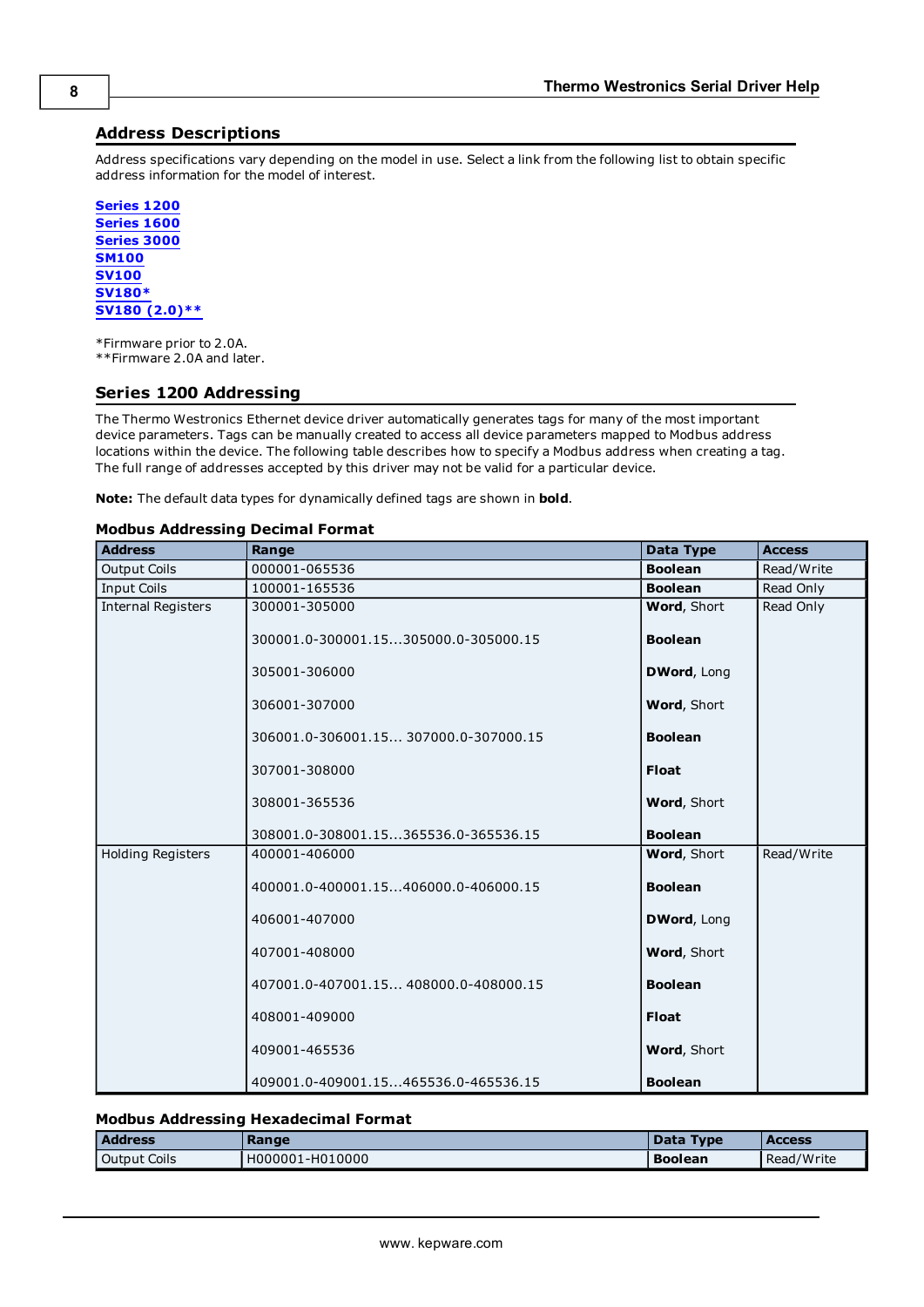| <b>Input Coils</b>        | H100001-H110000                        | <b>Boolean</b> | Read Only  |
|---------------------------|----------------------------------------|----------------|------------|
| <b>Internal Registers</b> | H300001-H301388                        | Word, Short    | Read Only  |
|                           | H300001.0-H300001.FH301388.0-H301388.F | <b>Boolean</b> |            |
|                           | H301389-H301770                        | DWord, Long    |            |
|                           | H301771-H301B58                        | Word, Short    |            |
|                           | H301771.0-H301771.FH301B58.0-H301B58.F | <b>Boolean</b> |            |
|                           | H301B59-H301F40                        | <b>Float</b>   |            |
|                           | H301F41-H310000                        | Word, Short    |            |
|                           | H301F41.0-H301F41.FH31000.0-H310000.F  | <b>Boolean</b> |            |
| <b>Holding Registers</b>  | H400001-H401770                        | Word, Short    | Read/Write |
|                           | H400001.0-H400001.FH401770.0-H401770.F | <b>Boolean</b> |            |
|                           | H401771-H401B58                        | DWord, Long    |            |
|                           | H401B59-H401F40                        | Word, Short    |            |
|                           | H401B59.0-H401B59.FH401F40.0-H401F40.F | <b>Boolean</b> |            |
|                           | H401F41-H402328                        | <b>Float</b>   |            |
|                           | H402329-H410000                        | Word, Short    |            |
|                           | H402329.0-H402329.FH410000.0-H410000.F | <b>Boolean</b> |            |

#### **Array Support**

Arrays are supported for 16-bit internal and holding register locations for all data types except Boolean and strings. There are two methods of addressing an array. Examples are given using holding register locations.

4xxxx [rows] [cols] 4xxxx [cols] (this method assumes rows is equal to one)

Rows multiplied by cols cannot exceed the block size that has been assigned to the device for the register type. For arrays of 32 bit data types, rows multiplied by cols multiplied by 2 cannot exceed the block size.

#### <span id="page-8-0"></span>**Series 1600 Addressing**

The Thermo Westronics Ethernet device driver automatically generates tags for many of the most important device parameters. Tags can be manually created to access all device parameters mapped to Modbus address locations within the device. The following table describes how to specify a Modbus address when creating a tag. The full range of addresses accepted by this driver may not be valid for a particular device.

**Note:** The default data types for dynamically defined tags are shown in **bold**.

#### **Modbus Addressing Decimal Format**

| <b>Address</b>            | Range                                 | Data Type          | <b>Access</b> |
|---------------------------|---------------------------------------|--------------------|---------------|
| Output Coils              | 000001-065536                         | <b>Boolean</b>     | Read/Write    |
| <b>Input Coils</b>        | 100001-165536                         | <b>Boolean</b>     | Read Only     |
| <b>Internal Registers</b> | 300001-305000                         | <b>Word, Short</b> | Read Only     |
|                           | 300001.0-300001.15305000.0-305000.15  | <b>Boolean</b>     |               |
|                           | 305001-306000                         | <b>DWord, Long</b> |               |
|                           | 306001-307000                         | <b>Word, Short</b> |               |
|                           | 306001.0-306001.15 307000.0-307000.15 | <b>Boolean</b>     |               |

**9**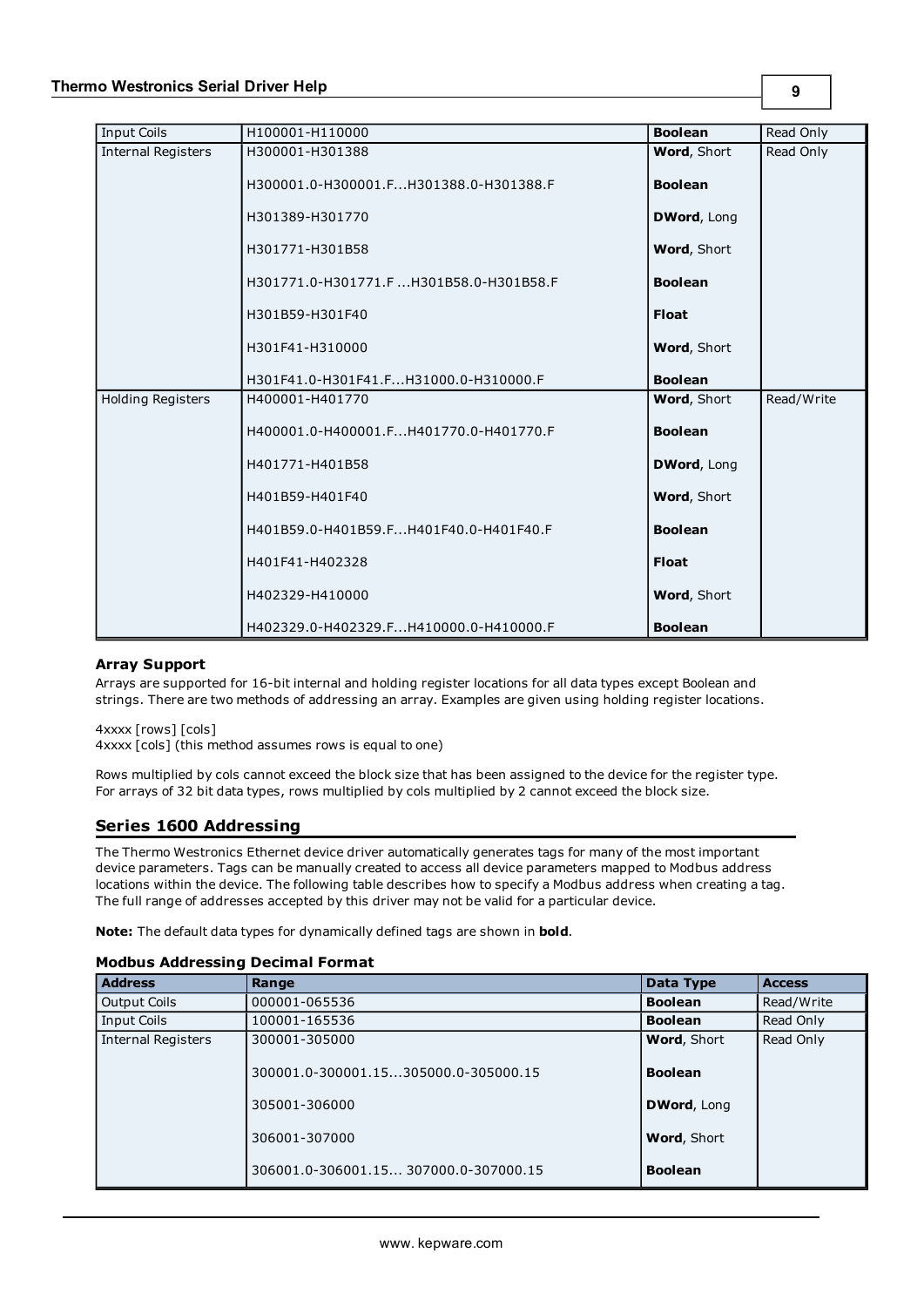#### **Thermo Westronics Serial Driver Help**

|                          | 307001-308000                        | <b>Float</b>       |            |
|--------------------------|--------------------------------------|--------------------|------------|
|                          | 308001-365536                        | <b>Word, Short</b> |            |
|                          | 308001.0-308001.15365536.0-365536.15 | <b>Boolean</b>     |            |
| <b>Holding Registers</b> | 400001-406000                        | <b>Word, Short</b> | Read/Write |
|                          | 400001.0-400001.15406000.0-406000.15 | <b>Boolean</b>     |            |
|                          | 406001-407000                        | DWord, Long        |            |
|                          | 407001-408000                        | <b>Word, Short</b> |            |
|                          | 407001.0-407001.15408000.0-408000.15 | <b>Boolean</b>     |            |
|                          | 408001-409000                        | Float              |            |
|                          | 409001-465536                        | Word, Short        |            |
|                          | 409001.0-409001.15465536.0-465536.15 | <b>Boolean</b>     |            |

#### **Modbus Addressing Hexadecimal Format**

| <b>Address</b>            | Range                                   | <b>Data Type</b>   | <b>Access</b> |
|---------------------------|-----------------------------------------|--------------------|---------------|
| <b>Output Coils</b>       | H000001-H010000                         | <b>Boolean</b>     | Read/Write    |
| <b>Input Coils</b>        | H100001-H110000                         | <b>Boolean</b>     | Read Only     |
| <b>Internal Registers</b> | H300001-H301388                         | Word, Short        | Read Only     |
|                           | H300001.0-H300001.FH301388.0-H301388.F  | <b>Boolean</b>     |               |
|                           | H301389-H301770                         | <b>DWord, Long</b> |               |
|                           | H301771-H301B58                         | Word, Short        |               |
|                           | H301771.0-H301771.FH301B58.0-H301B58.F  | <b>Boolean</b>     |               |
|                           | H301B59-H301F40                         | <b>Float</b>       |               |
|                           | H301F41-H310000                         | Word, Short        |               |
|                           | H301F41.0-H301F41.F H31000.0-H310000.F  | <b>Boolean</b>     |               |
| <b>Holding Registers</b>  | H400001-H401770                         | Word, Short        | Read/Write    |
|                           | H400001.0-H400001.FH401770.0-H401770.F  | <b>Boolean</b>     |               |
|                           | H401771-H401B58                         | <b>DWord, Long</b> |               |
|                           | H401B59-H401F40                         | Word, Short        |               |
|                           | H401B59.0-H401B59.F H401F40.0-H401F40.F | <b>Boolean</b>     |               |
|                           | H401F41-H402328                         | <b>Float</b>       |               |
|                           | H402329-H410000                         | Word, Short        |               |
|                           | H402329.0-H402329.FH410000.0-H410000.F  | <b>Boolean</b>     |               |

#### **Array Support**

Arrays are supported for 16-bit internal and holding register locations for all data types except Boolean and strings. There are two methods of addressing an array. Examples are given using holding register locations.

4xxxx [rows] [cols]

4xxxx [cols] (this method assumes rows is equal to one)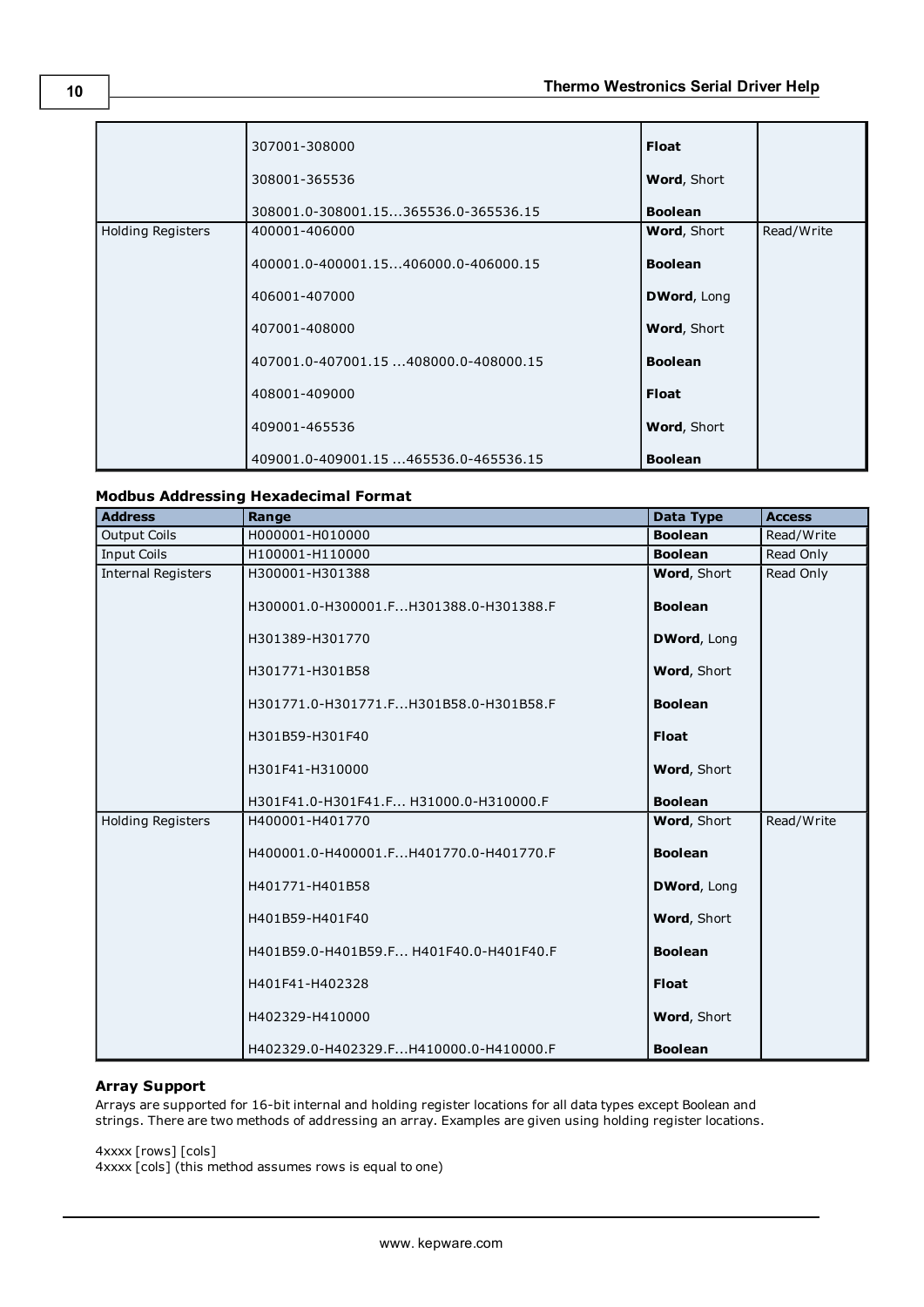Rows multiplied by cols cannot exceed the block size that has been assigned to the device for the register type. For arrays of 32 bit data types, rows multiplied by cols multiplied by 2 cannot exceed the block size.

#### <span id="page-10-0"></span>**Series 3000 Addressing**

The Thermo Westronics Ethernet device driver automatically generates tags for many of the most important device parameters. Tags can be manually created to access all device parameters mapped to Modbus address locations within the device. The following table describes how to specify a Modbus address when creating a tag. The full range of addresses accepted by this driver may not be valid for a particular device.

**Note:** The default data types for dynamically defined tags are shown in **bold**.

#### **Modbus Addressing Decimal Format**

| <b>Address</b>            | Range                                | Data Type          | <b>Access</b> |
|---------------------------|--------------------------------------|--------------------|---------------|
| <b>Output Coils</b>       | 000001-065536                        | <b>Boolean</b>     | Read/Write    |
| <b>Input Coils</b>        | 100001-165536                        | <b>Boolean</b>     | Read Only     |
| <b>Internal Registers</b> | 300001-365536                        | <b>Word, Short</b> | Read Only     |
|                           | 300001.0-300001.15365536.0-365536.15 | <b>Boolean</b>     |               |
| <b>Holding Registers</b>  | 400001-465536                        | Word, Short        | Read/Write    |
|                           | 400001.0-400001.15465536.0-465536.15 | <b>Boolean</b>     |               |

#### **Modbus Addressing Hexadecimal Format**

| <b>Address</b>           | Range                                  | Data Type      | <b>Access</b> |
|--------------------------|----------------------------------------|----------------|---------------|
| <b>Output Coils</b>      | H000001-H010000                        | <b>Boolean</b> | Read/Write    |
| Input Coils              | H100001-H110000                        | <b>Boolean</b> | Read Only     |
| Internal Registers       | H300001-H310000                        | Word, Short    | Read Only     |
|                          |                                        |                |               |
|                          | H300001.0-H300001.FH310000.0-H310000.F | <b>Boolean</b> |               |
| <b>Holding Registers</b> | H400001-H410000                        | Word, Short    | Read/Write    |
|                          |                                        |                |               |
|                          | H400001.0-H400001.FH410000.0-H410000.F | <b>Boolean</b> |               |

#### **Array Support**

Arrays are supported for 16-bit internal and holding register locations for all data types except Boolean and strings. There are two methods of addressing an array. Examples are given using holding register locations.

4xxxx [rows] [cols] 4xxxx [cols] this method assumes rows is equal to one

Rows multiplied by cols cannot exceed the block size that has been assigned to the device for the register type. For arrays of 32 bit data types, rows multiplied by cols multiplied by 2 cannot exceed the block size.

#### <span id="page-10-1"></span>**SM100 Addressing**

The Thermo Westronics Ethernet device driver automatically generates tags for many of the most important device parameters. Tags can be manually created to access all device parameters mapped to Modbus address locations within the device. The following table describes how to specify a Modbus address when creating a tag. The full range of addresses accepted by this driver may not be valid for a particular device.

**Note:** The default data types for dynamically defined tags are shown in **bold**.

| <b>Address</b>           | Range                                                                  | Data Type                                 | <b>Access</b> |
|--------------------------|------------------------------------------------------------------------|-------------------------------------------|---------------|
| Output Coils             | 000001-065536                                                          | <b>Boolean</b>                            | Read/Write    |
| Input Coils              | 100001-165536                                                          | <b>Boolean</b>                            | Read Only     |
| Internal Registers       | 300001-365536<br>300010-300109<br>300001.0-300001.15365536.0-365536.15 | Word, Short<br>$Float*$<br><b>Boolean</b> | Read Only     |
| <b>Holding Registers</b> | 400001-465536                                                          | Word, Short                               | Read/Write    |

#### **Modbus Addressing Decimal Format**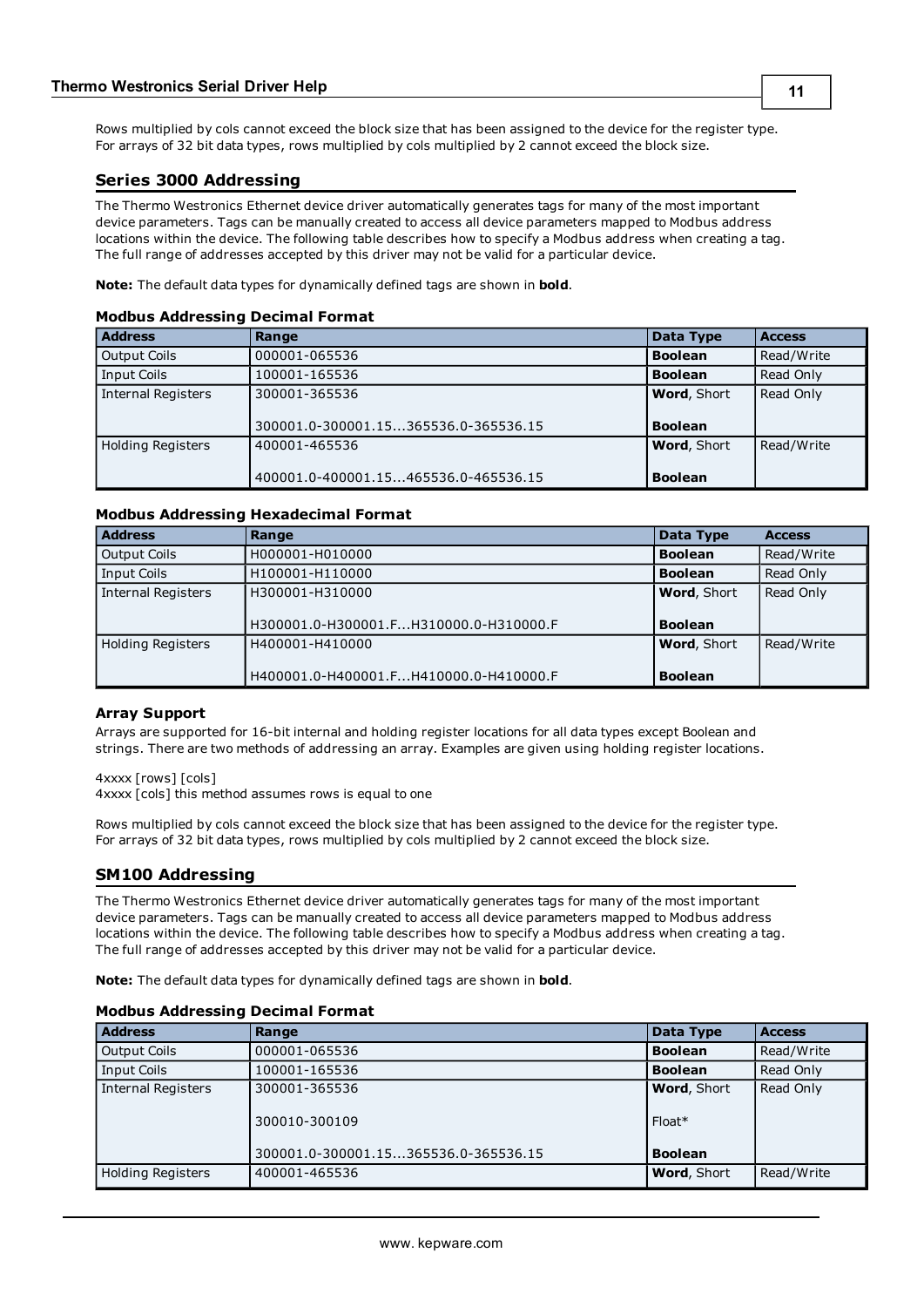| 400010-400109                        | Float*  |  |
|--------------------------------------|---------|--|
| 400001.0-400001.15465536.0-465536.15 | Boolean |  |

#### **Modbus Addressing Hexadecimal Format**

| <b>Address</b>            | Range                                  | Data Type          | <b>Access</b> |
|---------------------------|----------------------------------------|--------------------|---------------|
| <b>Output Coils</b>       | H000001-H010000                        | <b>Boolean</b>     | Read/Write    |
| Input Coils               | H100001-H110000                        | <b>Boolean</b>     | Read Only     |
| <b>Internal Registers</b> | H300001-H310000                        | <b>Word, Short</b> | Read Only     |
|                           | H30000A-H30006D                        | $Float*$           |               |
|                           | H300001.0-H300001.FH310000.0-H310000.F | <b>Boolean</b>     |               |
| <b>Holding Registers</b>  | H400001-H410000                        | <b>Word, Short</b> | Read/Write    |
|                           | H40000A-H40006D                        | $Float*$           |               |
|                           | H400001.0-H400001.FH410000.0-H410000.F | <b>Boolean</b>     |               |

\*When point data values are read as floats, the raw data (registers 400010 to 400109, or 300010 to 300109) is automatically scaled using the decimal placement data (registers 405037, 405047, 405057, etc.). Decimal placement data is read from the device on server project startup. It is assumed that the raw data will be a 16-bit signed integer (–32768 to 32767).

#### **Array Support**

Arrays are supported for 16-bit internal and holding register locations for all data types except Boolean, float, and strings. There are two methods of addressing an array. Examples are given using holding register locations.

4xxxx [rows] [cols] 4xxxx [cols] (this method assumes rows is equal to one)

Rows multiplied by cols cannot exceed the block size that has been assigned to the device for the register type. For arrays of 32 bit data types, rows multiplied by cols multiplied by 2 cannot exceed the block size.

#### <span id="page-11-0"></span>**SV100 Addressing**

The Thermo Westronics Ethernet device driver automatically generates tags for many of the most important device parameters. Tags can be manually created to access all device parameters mapped to Modbus address locations within the device. The following table describes how to specify a Modbus address when creating a tag. The full range of addresses accepted by this driver may not be valid for a particular device.

**Note:** The default data types for dynamically defined tags are shown in **bold**.

#### **Modbus Addressing Decimal Format**

| <b>Address</b>            | Range                                | Data Type      | <b>Access</b> |
|---------------------------|--------------------------------------|----------------|---------------|
| <b>Output Coils</b>       | 000001-065536                        | <b>Boolean</b> | Read/Write    |
| <b>Input Coils</b>        | 100001-165536                        | <b>Boolean</b> | Read Only     |
| <b>Internal Registers</b> | 300001-305000                        | Word, Short    | Read Only     |
|                           | 300001.0-300001.15305000.0-305000.15 | <b>Boolean</b> |               |
|                           | 305001-306000                        | DWord, Long    |               |
|                           | 306001-307000                        | Word, Short    |               |
|                           | 306001.0-306001.15307000.0-307000.15 | <b>Boolean</b> |               |
|                           | 307001-308000                        | <b>Float</b>   |               |
|                           | 308001-365536                        | Word, Short    |               |
|                           | 308001.0-308001.15365536.0-365536.15 | <b>Boolean</b> |               |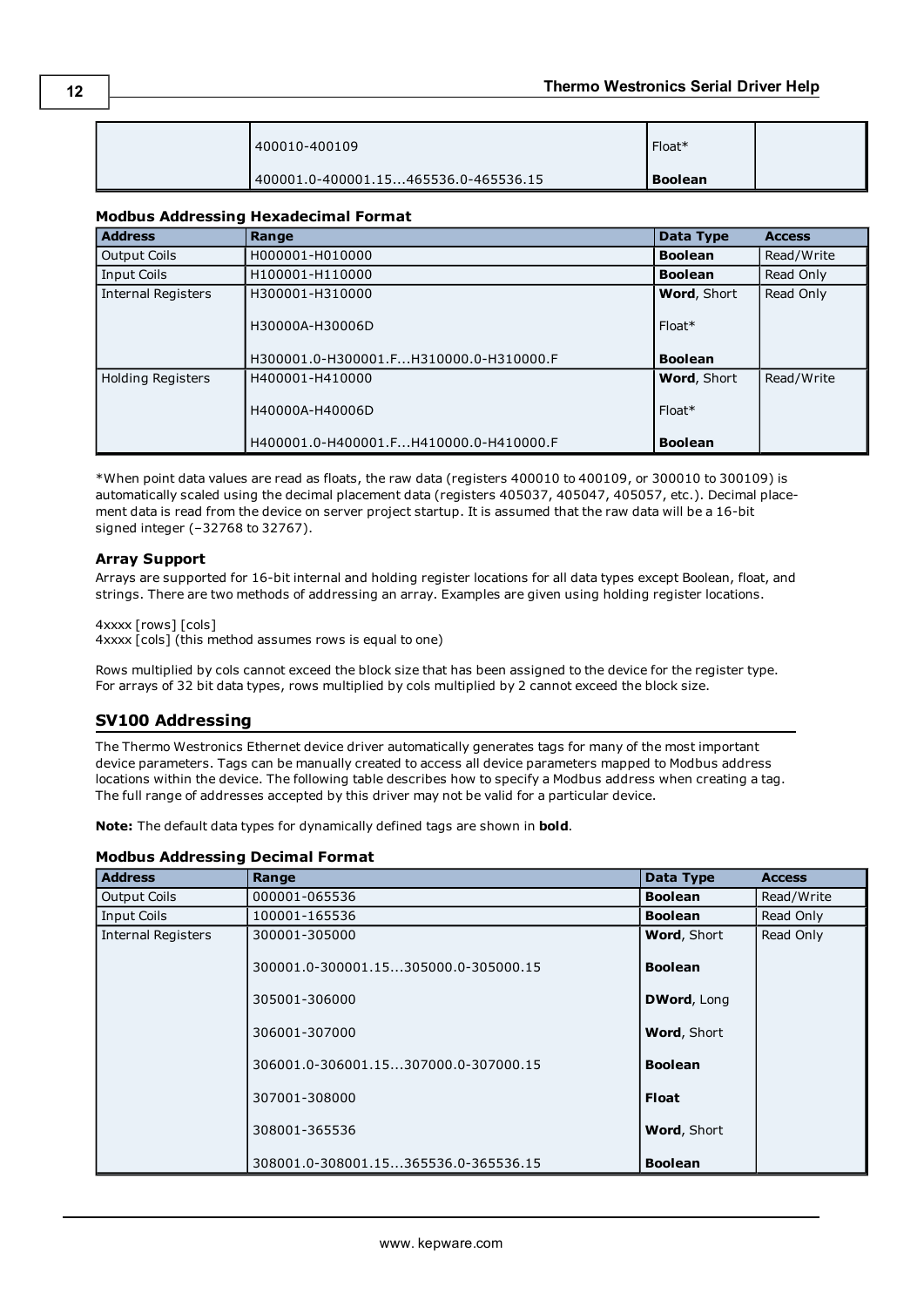| <b>Holding Registers</b> | 400001-406000                        | Word, Short        | Read/Write |
|--------------------------|--------------------------------------|--------------------|------------|
|                          | 400001.0-400001.15406000.0-406000.15 | <b>Boolean</b>     |            |
|                          | 406001-407000                        | DWord, Long        |            |
|                          | 407001-408000                        | <b>Word, Short</b> |            |
|                          | 407001.0-407001.15408000.0-408000.15 | <b>Boolean</b>     |            |
|                          | 408001-409000                        | <b>Float</b>       |            |
|                          | 409001-465536                        | <b>Word, Short</b> |            |
|                          | 409001.0-409001.15465536.0-465536.15 | <b>Boolean</b>     |            |

#### **Modbus Addressing Hexadecimal Format**

| <b>Address</b>            | Range                                  | Data Type      | <b>Access</b> |
|---------------------------|----------------------------------------|----------------|---------------|
| <b>Output Coils</b>       | H000001-H010000                        | <b>Boolean</b> | Read/Write    |
| <b>Input Coils</b>        | H100001-H110000                        | <b>Boolean</b> | Read Only     |
| <b>Internal Registers</b> | H300001-H301388                        | Word, Short    | Read Only     |
|                           | H300001.0-H300001.FH301388.0-H301388.F | <b>Boolean</b> |               |
|                           | H301389-H301770                        | DWord, Long    |               |
|                           | H301771-H301B58                        | Word, Short    |               |
|                           | H301771.0-H301771.FH301B58.0-H301B58.F | <b>Boolean</b> |               |
|                           | H301B59-H301F40                        | <b>Float</b>   |               |
|                           | H301F41-H310000                        | Word, Short    |               |
|                           | H301F41.0-H301F41.FH31000.0-H310000.F  | <b>Boolean</b> |               |
| <b>Holding Registers</b>  | H400001-H401770                        | Word, Short    | Read/Write    |
|                           | H400001.0-H400001.FH401770.0-H401770.F | <b>Boolean</b> |               |
|                           | H401771-H401B58                        | DWord, Long    |               |
|                           | H401B59-H401F40                        | Word, Short    |               |
|                           | H401B59.0-H401B59.FH401F40.0-H401F40.F | <b>Boolean</b> |               |
|                           | H401F41-H402328                        | <b>Float</b>   |               |
|                           | H402329-H410000                        | Word, Short    |               |
|                           | H402329.0-H402329.FH410000.0-H410000.F | <b>Boolean</b> |               |

#### **Array Support**

Arrays are supported for 16-bit internal and holding register locations for all data types except Boolean and strings. There are two methods of addressing an array. Examples are given using holding register locations.

4xxxx [rows] [cols]

4xxxx [cols] this method assumes rows is equal to one

Rows multiplied by cols cannot exceed the block size that has been assigned to the device for the register type. For arrays of 32 bit data types, rows multiplied by cols multiplied by 2 cannot exceed the block size.

**13**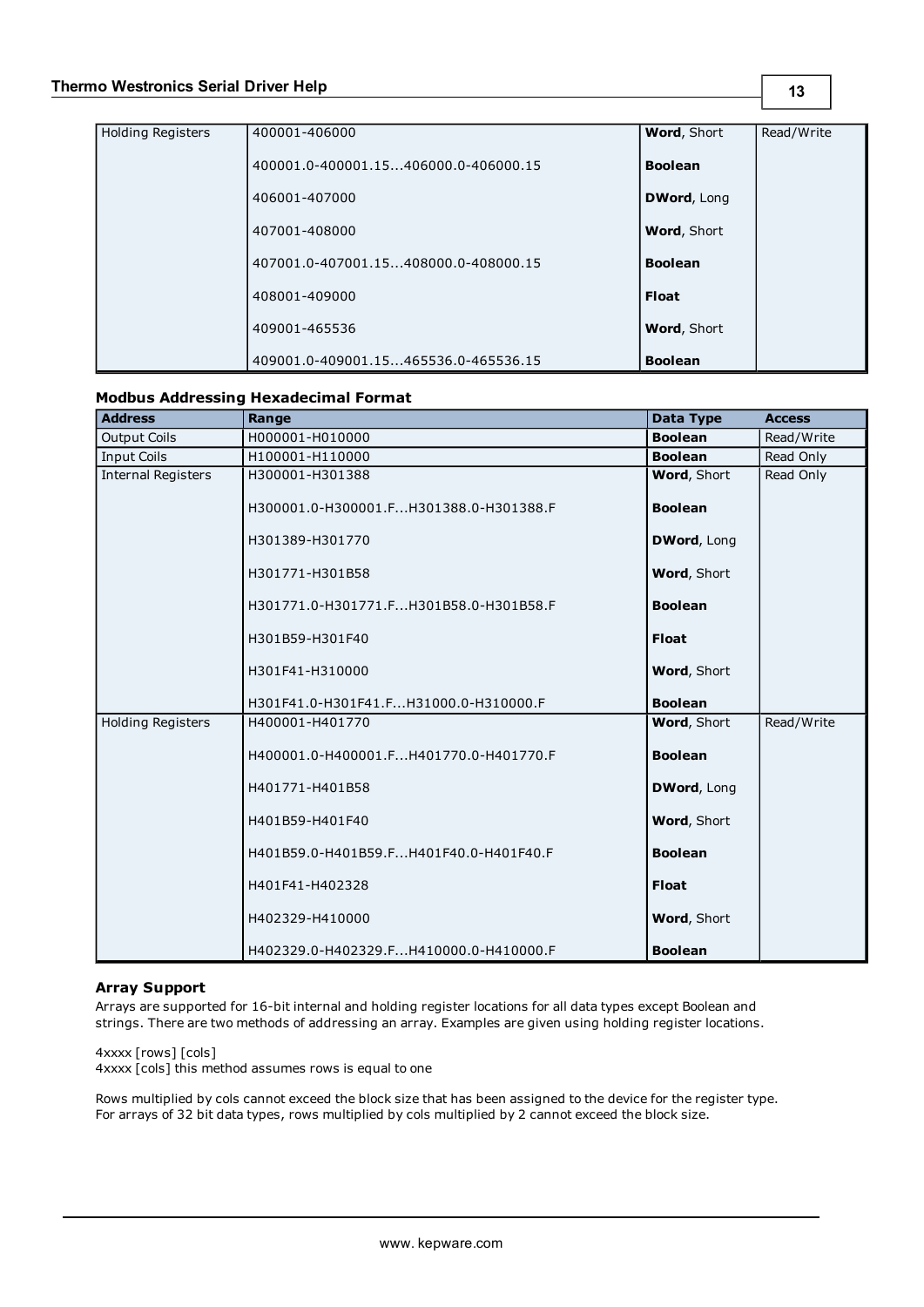#### <span id="page-13-0"></span>**SV180 Addressing**

The Thermo Westronics Ethernet device driver automatically generates tags for many of the most important device parameters. Tags can be manually created to access all device parameters mapped to Modbus address locations within the device. The following table describes how to specify a Modbus address when creating a tag. The full range of addresses accepted by this driver may not be valid for a particular device.

**Important:** The SV180 model is for SV180 devices using firmware version prior to 2.0A. If the device uses firmware version 2.0A or later, select the **[SV180](#page-14-0) [\(2.0\)](#page-14-0)** model.

**Note:** The default data types for dynamically defined tags are shown in **bold**.

#### **Modbus Addressing Decimal Format**

| <b>Address</b>            | Range                                | Data Type          | <b>Access</b> |
|---------------------------|--------------------------------------|--------------------|---------------|
| <b>Output Coils</b>       | 000001-065536                        | <b>Boolean</b>     | Read/Write    |
| <b>Input Coils</b>        | 100001-165536                        | <b>Boolean</b>     | Read Only     |
| <b>Internal Registers</b> | 300001-305000                        | Word, Short        | Read Only     |
|                           | 300001.0-300001.15305000.0-305000.15 | <b>Boolean</b>     |               |
|                           | 305001-306000                        | DWord, Long        |               |
|                           | 306001-307000                        | Word, Short        |               |
|                           | 306001.0-306001.15307000.0-307000.15 | <b>Boolean</b>     |               |
|                           | 307001-308000                        | <b>Float</b>       |               |
|                           | 308001-365536                        | Word, Short        |               |
|                           | 308001.0-308001.15365536.0-365536.15 | <b>Boolean</b>     |               |
| Holding Registers         | 400001-405000                        | Word, Short        | Read/Write    |
|                           | 400001.0-400001.15405000.0-405000.15 | <b>Boolean</b>     |               |
|                           | 405001-406000                        | <b>DWord, Long</b> |               |
|                           | 406001-407000                        | Word, Short        |               |
|                           | 406001.0-406001.15407000.0-407000.15 | <b>Boolean</b>     |               |
|                           | 407001-408000                        | <b>Float</b>       |               |
|                           | 408001-465536                        | Word, Short        |               |
|                           | 408001.0-408001.1465536.0-465536.15  | <b>Boolean</b>     |               |

#### **Modbus Addressing Hexadecimal Format**

| <b>Address</b>            | Range                                  | <b>Data Type</b>   | <b>Access</b> |
|---------------------------|----------------------------------------|--------------------|---------------|
| <b>Output Coils</b>       | H000001-H010000                        | <b>Boolean</b>     | Read/Write    |
| <b>Input Coils</b>        | H100001-H110000                        | <b>Boolean</b>     | Read Only     |
| <b>Internal Registers</b> | H300001-H301388                        | <b>Word, Short</b> | Read Only     |
|                           | H300001.0-H300001.FH301388.0-H301388.F | <b>Boolean</b>     |               |
|                           | H301389-H301770                        | DWord, Long        |               |
|                           | H301771-H301B58                        | <b>Word, Short</b> |               |
|                           | H301771.0-H301771.FH301B58.0-H301B58.F | <b>Boolean</b>     |               |
|                           | H301B59-H301F40                        | <b>Float</b>       |               |
|                           | H301F41-H310000                        | Word, Short        |               |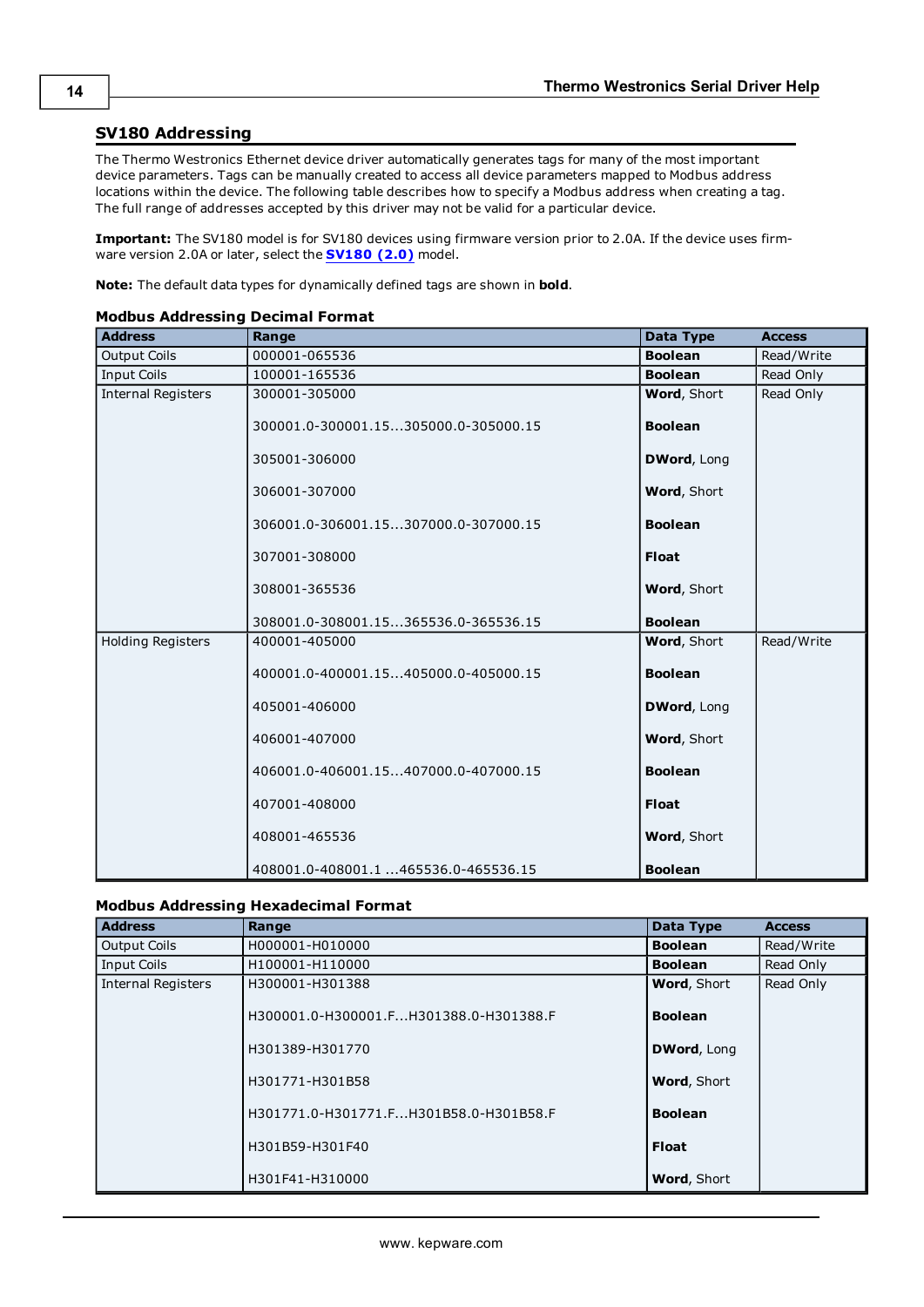|                   | H301F41.0-H301F41.FH310000.0-H310000.F | <b>Boolean</b>     |            |
|-------------------|----------------------------------------|--------------------|------------|
| Holding Registers | H400001-H401388                        | <b>Word, Short</b> | Read/Write |
|                   | H400001.0-H400001.FH401388.0-H401388.F | <b>Boolean</b>     |            |
|                   | H401389-H401770                        | DWord, Long        |            |
|                   | H401771-H401B58                        | Word, Short        |            |
|                   | H401771.0-H401771.FH401B58.0-H401B58.F | <b>Boolean</b>     |            |
|                   | H401B59-H401F40                        | <b>Float</b>       |            |
|                   | H401F41-H410000                        | <b>Word, Short</b> |            |
|                   | H401F41.0-H401F41.FH410000.0-H410000.F | <b>Boolean</b>     |            |

#### **Array Support**

Arrays are supported for 16-bit internal and holding register locations for all data types except Boolean and strings. There are two methods of addressing an array. Examples are given using holding register locations.

4xxxx [rows] [cols] 4xxxx [cols] (this method assumes rows is equal to one)

Rows multiplied by cols cannot exceed the block size that has been assigned to the device for the register type. For arrays of 32 bit data types, rows multiplied by cols multiplied by 2 cannot exceed the block size.

### <span id="page-14-0"></span>**SV180 (2.0) Addressing**

The Thermo Westronics Ethernet device driver automatically generates tags for many of the most important device parameters. Tags can be manually created to access all device parameters mapped to Modbus address locations within the device. The following table describes how to specify a Modbus address when creating a tag. The full range of addresses accepted by this driver may not be valid for a particular device.

**Important:** The SV180 (2.0) model is for SV180 devices using firmware version 2.0A or later. If the device uses an earlier firmware version, select the **[SV180](#page-13-0)** model.

**Note:** The default data types for dynamically defined tags are shown in **bold**.

#### **Modbus Addressing Decimal Format**

| <b>Address</b>     | Range             | Data Type      | <b>Access</b> |
|--------------------|-------------------|----------------|---------------|
| Output Coils       | 000001-065536     | <b>Boolean</b> | Read/Write    |
| Input Coils        | $100001 - 165536$ | <b>Boolean</b> | Read Only     |
| Internal Registers | <b>NA</b>         | <b>NA</b>      | <b>NA</b>     |
| Holding Registers  | 400001-465535*    | <b>Float</b>   | Read/Write    |

#### **Modbus Addressing Hexadecimal Format**

| <b>Address</b>     | Range            | Data Type      | l Access   |
|--------------------|------------------|----------------|------------|
| Output Coils       | H000001-H010000  | <b>Boolean</b> | Read/Write |
| Input Coils        | H100001-H110000  | <b>Boolean</b> | Read Only  |
| Internal Registers | <b>NA</b>        | <b>NA</b>      | ' NA       |
| Holding Registers  | H400001-H410000* | <b>Float</b>   | Read/Write |

\*Each value uses 2 registers when the device is configured to use the 2x16 floating point format. For example, Point 1 Data uses 400001 and 400002, Point 2 Data 2 uses 400003 and 400004 and etc. Tags should address the first register used for the value. Each value uses 1 register when the device is configured to use the 1x32 floating point format. For example, Point 1 Data 1 uses 400001, Point 2 Data uses 400002 and etc. For more information, refer to **[Settings](#page-5-2)**.

#### **Array Support**

Arrays are supported for 16-bit internal and holding register locations for all data types except Boolean and strings. There are two methods of addressing an array. Examples are given using holding register locations.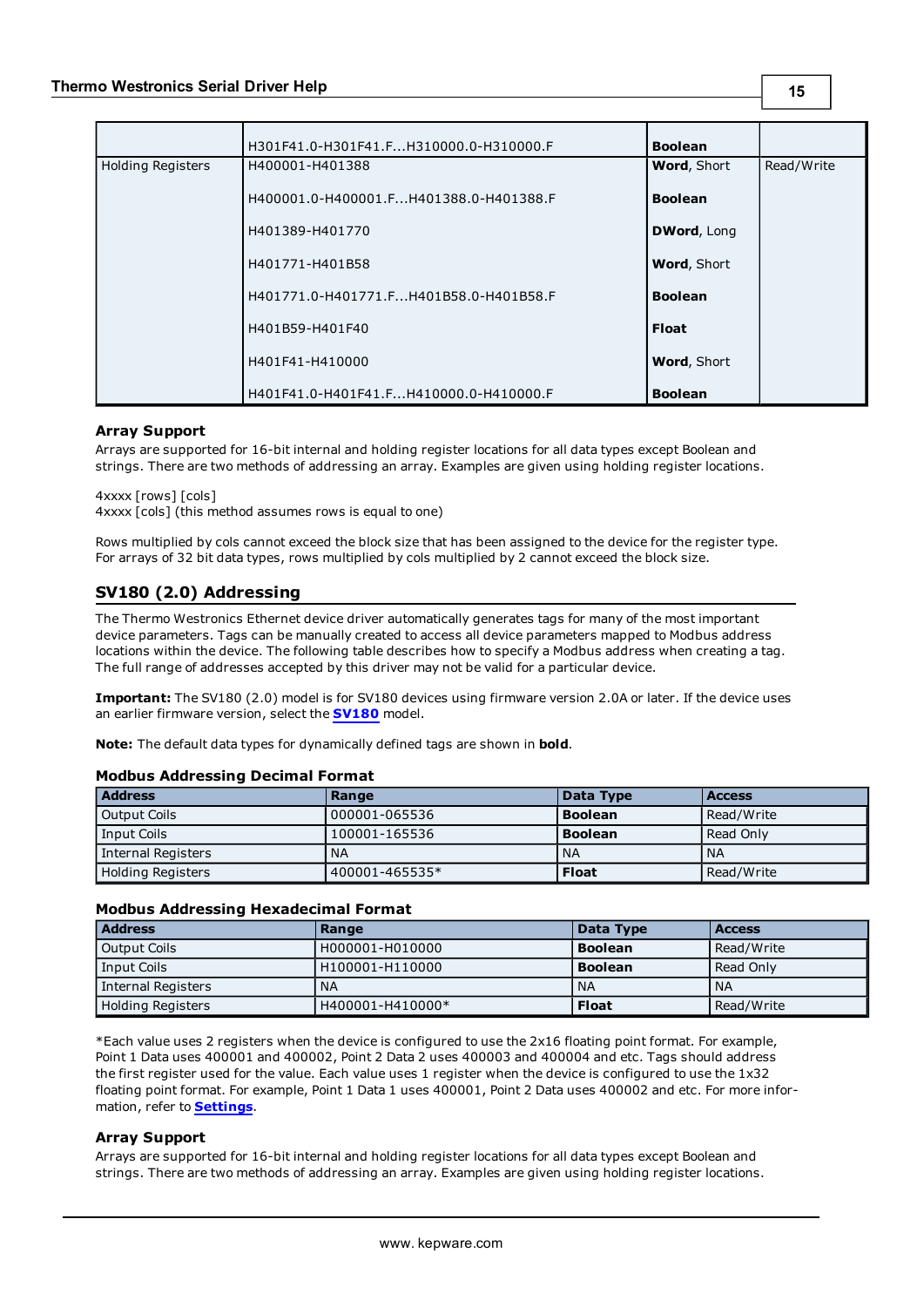4xxxx [rows] [cols] 4xxxx [cols] (this method assumes rows is equal to one)

Rows multiplied by cols cannot exceed the block size that has been assigned to the device for the register type. For arrays of 32 bit data types, rows multiplied by cols multiplied by 2 cannot exceed the block size.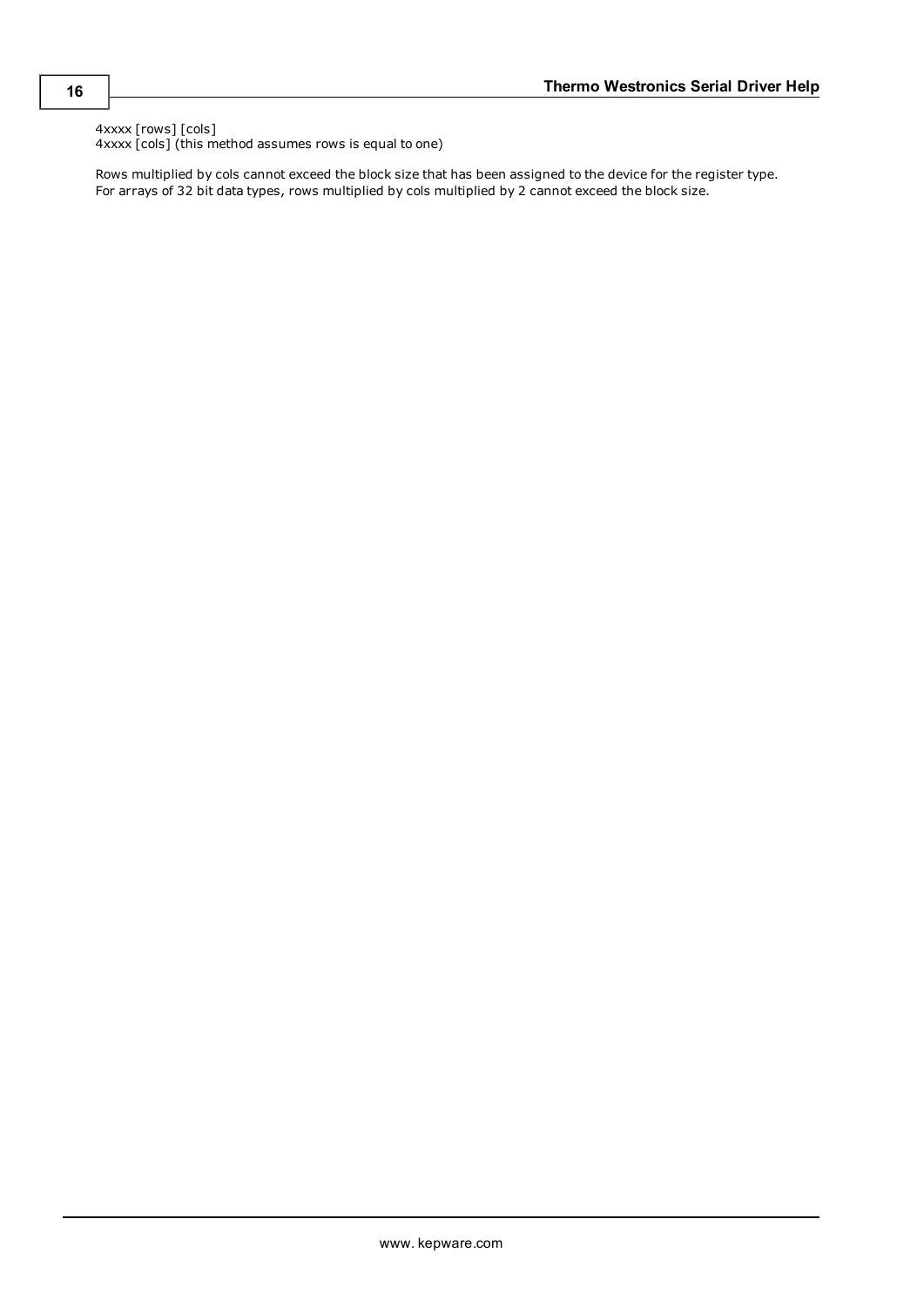#### <span id="page-16-0"></span>**Error Descriptions**

The following error/warning messages may be generated. Click on the link for a description of the message.

#### **Address Validation**

**[Address](#page-16-2) ['<address>'](#page-16-2) [is](#page-16-2) [out](#page-16-2) [of](#page-16-2) [range](#page-16-2) [for](#page-16-2) [the](#page-16-2) [specified](#page-16-2) [device](#page-16-2) [or](#page-16-2) [register](#page-16-2) [Array](#page-16-3) [size](#page-16-3) [is](#page-16-3) [out](#page-16-3) [of](#page-16-3) [range](#page-16-3) [for](#page-16-3) [address](#page-16-3) ['<address>'](#page-16-3) [Array](#page-17-0) [support](#page-17-0) [is](#page-17-0) [not](#page-17-0) [available](#page-17-0) [for](#page-17-0) [the](#page-17-0) [specified](#page-17-0) [address:](#page-17-0) ['<address>'](#page-17-0) [Data](#page-17-1) [Type](#page-17-1) ['<type>'](#page-17-1) [is](#page-17-1) [not](#page-17-1) [valid](#page-17-1) [for](#page-17-1) [device](#page-17-1) [address](#page-17-1) ['<address>'](#page-17-1) [Device](#page-17-2) [address](#page-17-2) ['<address>'](#page-17-2) [contains](#page-17-2) [a](#page-17-2) [syntax](#page-17-2) [error](#page-17-2) [Device](#page-17-3) [address](#page-17-3) ['<address>'](#page-17-3) [is](#page-17-3) [not](#page-17-3) [supported](#page-17-3) [by](#page-17-3) [model](#page-17-3) ['<model](#page-17-3) [name>'](#page-17-3) [Device](#page-17-4) [address](#page-17-4) ['<address>'](#page-17-4) [is](#page-17-4) [Read](#page-17-4) [Only](#page-17-4) [Missing](#page-18-0) [address](#page-18-0)**

#### **Serial Communications**

**[Communications](#page-18-2) [error](#page-18-2) [on](#page-18-2) ['<channel](#page-18-2) [name>'](#page-18-2) [\[<error](#page-18-2) [mask>\]](#page-18-2) [COMn](#page-18-3) [does](#page-18-3) [not](#page-18-3) [exist](#page-18-3) [COMn](#page-18-4) [is](#page-18-4) [in](#page-18-4) [use](#page-18-4) [by](#page-18-4) [another](#page-18-4) [application](#page-18-4) [Error](#page-19-0) [opening](#page-19-0) [COMn](#page-19-0) [Unable](#page-19-1) [to](#page-19-1) [set](#page-19-1) [comm](#page-19-1) [parameters](#page-19-1) [on](#page-19-1) [COMn](#page-19-1)**

#### **Device Status Messages**

**[Device](#page-19-3) ['<device](#page-19-3) [name>'](#page-19-3) [is](#page-19-3) [not](#page-19-3) [responding](#page-19-3) [Unable](#page-19-4) [to](#page-19-4) [write](#page-19-4) [to](#page-19-4) ['<address>'](#page-19-4) [on](#page-19-4) [device](#page-19-4) ['<device](#page-19-4) [name>'](#page-19-4)**

#### **Thermo Westronics Serial Device Specific Messages**

**[Bad](#page-20-1) [address](#page-20-1) [in](#page-20-1) [block](#page-20-1) [\[<start](#page-20-1) [address>](#page-20-1) [to](#page-20-1) [<end](#page-20-1) [address>\]](#page-20-1) [on](#page-20-1) [device](#page-20-1) ['<device](#page-20-1) [name>'](#page-20-1) [Bad](#page-20-2) [array](#page-20-2) [spanning](#page-20-2) [\['<address>'](#page-20-2) [to](#page-20-2) ['<address>'\]](#page-20-2) [on](#page-20-2) [device](#page-20-2) ['<device](#page-20-2) [name>'](#page-20-2) [Failed](#page-20-3) [to](#page-20-3) [read](#page-20-3) [SM100](#page-20-3) [decimal](#page-20-3) [placement](#page-20-3) [data](#page-20-3)**

#### <span id="page-16-1"></span>**Address Validation**

The following error/warning messages may be generated. Click on the link for a description of the message.

#### **Address Validation**

**[Address](#page-16-2) ['<address>'](#page-16-2) [is](#page-16-2) [out](#page-16-2) [of](#page-16-2) [range](#page-16-2) [for](#page-16-2) [the](#page-16-2) [specified](#page-16-2) [device](#page-16-2) [or](#page-16-2) [register](#page-16-2) [Array](#page-16-3) [size](#page-16-3) [is](#page-16-3) [out](#page-16-3) [of](#page-16-3) [range](#page-16-3) [for](#page-16-3) [address](#page-16-3) ['<address>'](#page-16-3) [Array](#page-17-0) [support](#page-17-0) [is](#page-17-0) [not](#page-17-0) [available](#page-17-0) [for](#page-17-0) [the](#page-17-0) [specified](#page-17-0) [address:](#page-17-0) ['<address>'](#page-17-0) [Data](#page-17-1) [Type](#page-17-1) ['<type>'](#page-17-1) [is](#page-17-1) [not](#page-17-1) [valid](#page-17-1) [for](#page-17-1) [device](#page-17-1) [address](#page-17-1) ['<address>'](#page-17-1) [Device](#page-17-2) [address](#page-17-2) ['<address>'](#page-17-2) [contains](#page-17-2) [a](#page-17-2) [syntax](#page-17-2) [error](#page-17-2) [Device](#page-17-3) [address](#page-17-3) ['<address>'](#page-17-3) [is](#page-17-3) [not](#page-17-3) [supported](#page-17-3) [by](#page-17-3) [model](#page-17-3) ['<model](#page-17-3) [name>'](#page-17-3) [Device](#page-17-4) [address](#page-17-4) ['<address>'](#page-17-4) [is](#page-17-4) [Read](#page-17-4) [Only](#page-17-4) [Missing](#page-18-0) [address](#page-18-0)**

#### <span id="page-16-2"></span>**Address '<address>' is out of range for the specified device or register**

#### **Error Type:** Warning

## **Possible Cause:**

A tag address that has been specified dynamically references a location that is beyond the range of supported locations for the device.

#### **Solution:**

<span id="page-16-3"></span>Verify that the address is correct; if it is not, re-enter it in the client application.

#### Array size is out of range for address '<address>'

#### **Error Type:** Warning

#### **Possible Cause:**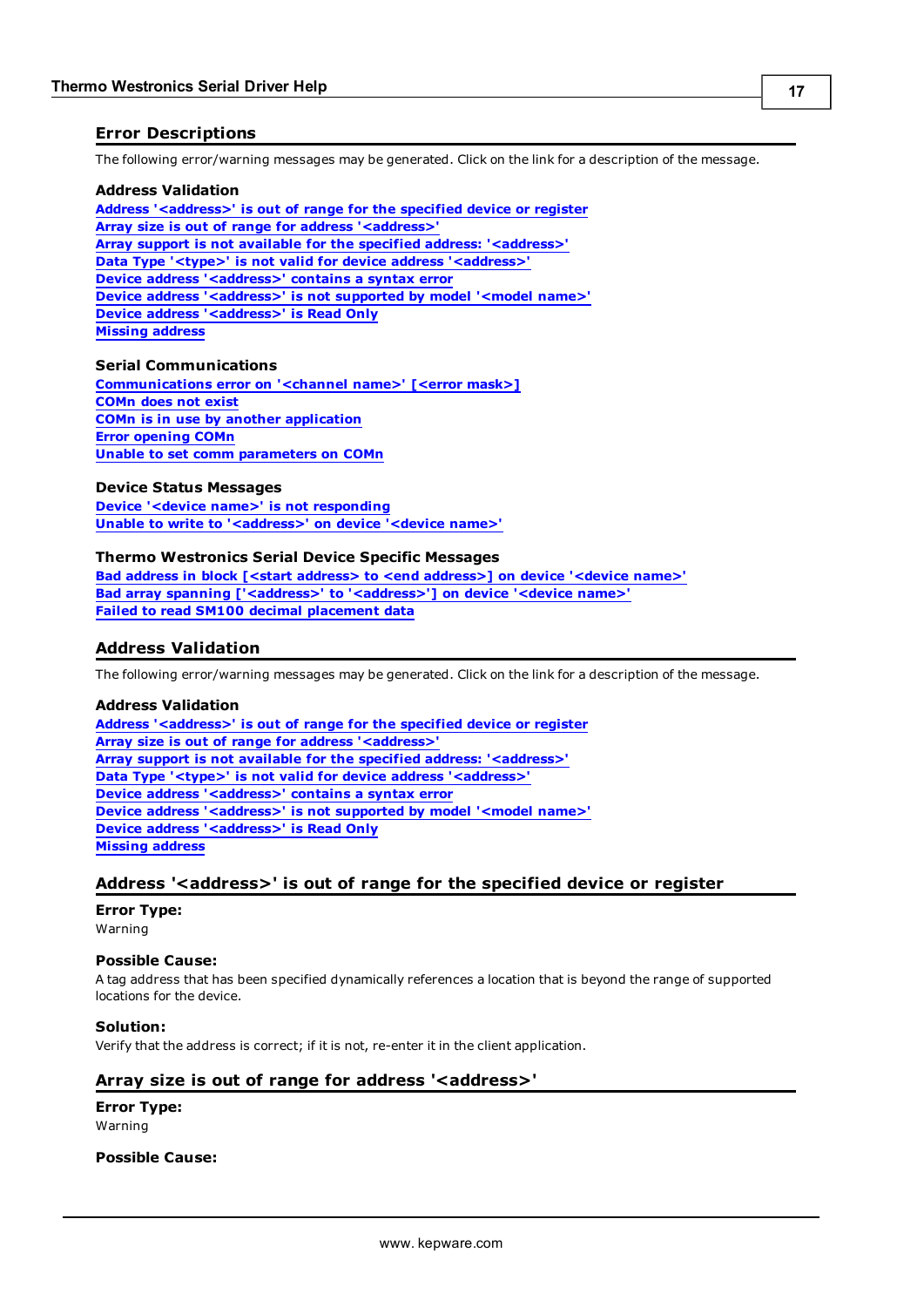A tag address that has been specified dynamically is requesting an array size that is too large for the address type or block size of the driver.

#### **Solution:**

<span id="page-17-0"></span>Re-enter the address in the client application to specify a smaller value for the array or a different starting point.

#### **Array support is not available for the specified address: '<address>'**

#### **Error Type:**

Warning

#### **Possible Cause:**

A tag address that has been specified dynamically contains an array reference for an address type that doesn't support arrays.

#### **Solution:**

<span id="page-17-1"></span>Re-enter the address in the client application to remove the array reference or correct the address type.

#### Data Type '<type>' is not valid for device address '<address>'

#### **Error Type:**

Warning

#### **Possible Cause:**

A tag address that has been specified dynamically has been assigned an invalid data type.

#### **Solution:**

<span id="page-17-2"></span>Modify the requested data type in the client application.

#### Device address '<address>' contains a syntax error

### **Error Type:**

Warning

#### **Possible Cause:**

A tag address that has been specified dynamically contains one or more invalid characters.

#### **Solution:**

<span id="page-17-3"></span>Re-enter the address in the client application.

#### Device address '<address>' is not supported by model '<model name>'

**Error Type:**

Warning

#### **Possible Cause:**

A tag address that has been specified dynamically references a location that is valid for the communications protocol but not supported by the target device.

#### **Solution:**

Verify that the address is correct; if it is not, re-enter it in the client application. Also verify that the selected model name for the device is correct.

#### <span id="page-17-4"></span>**Device address '<address>' is Read Only**

#### **Error Type:**

Warning

#### **Possible Cause:**

A tag address that has been specified dynamically has a requested access mode that is not compatible with what the device supports for that address.

#### **Solution:**

Change the access mode in the client application.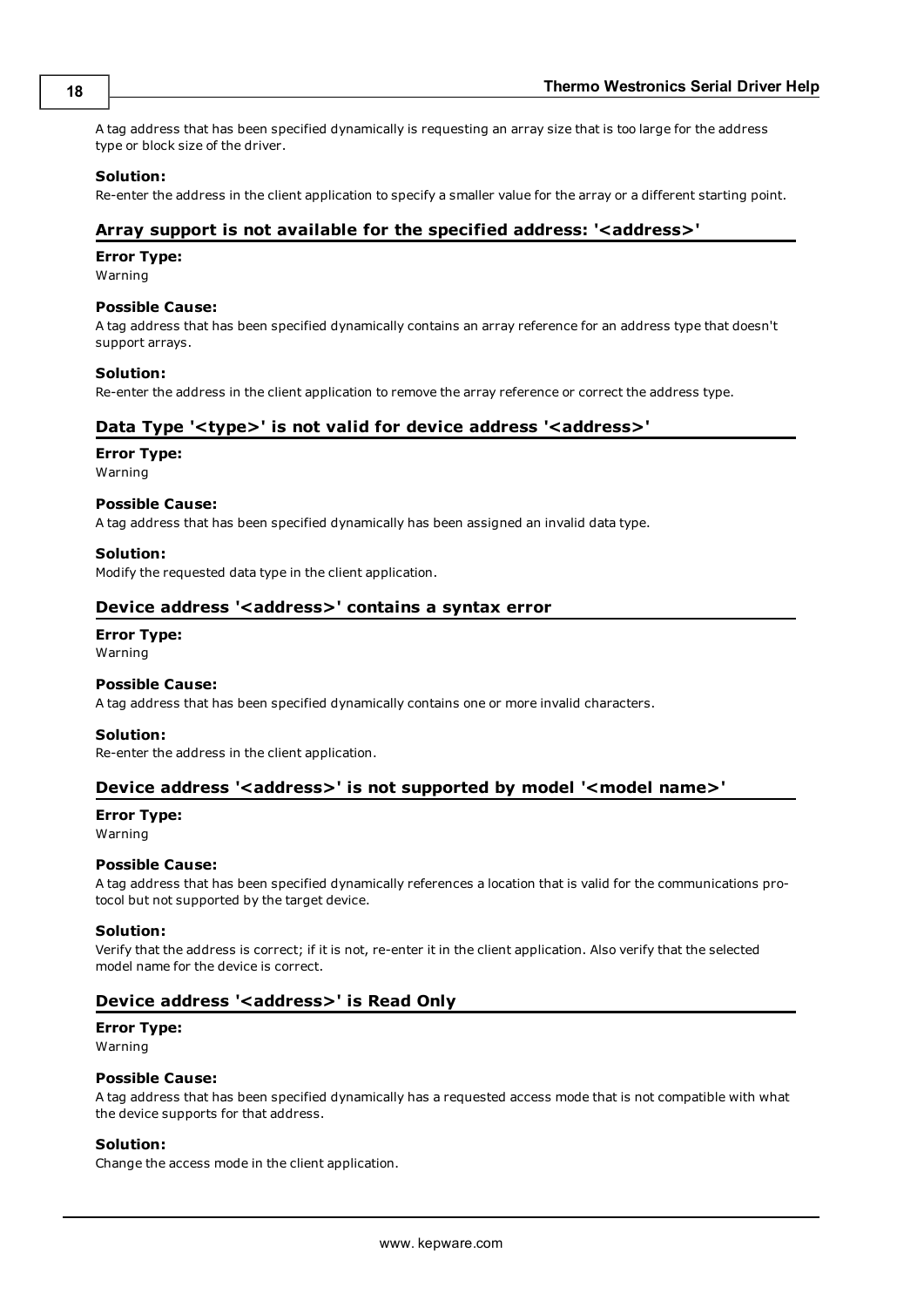#### <span id="page-18-0"></span>**Missing address**

**Error Type:**

#### Warning

#### **Possible Cause:**

A tag address that has been specified dynamically has no length.

#### **Solution:**

<span id="page-18-1"></span>Re-enter the address in the client application.

#### **Serial Communications**

The following error/warning messages may be generated. Click on the link for a description of the message.

#### **Serial Communications**

**[Communications](#page-18-2) [error](#page-18-2) [on](#page-18-2) ['<channel](#page-18-2) [name>'](#page-18-2) [\[<error](#page-18-2) [mask>\]](#page-18-2) [COMn](#page-18-3) [does](#page-18-3) [not](#page-18-3) [exist](#page-18-3) [COMn](#page-18-4) [is](#page-18-4) [in](#page-18-4) [use](#page-18-4) [by](#page-18-4) [another](#page-18-4) [application](#page-18-4) [Error](#page-19-0) [opening](#page-19-0) [COMn](#page-19-0) [Unable](#page-19-1) [to](#page-19-1) [set](#page-19-1) [comm](#page-19-1) [parameters](#page-19-1) [on](#page-19-1) [COMn](#page-19-1)**

#### <span id="page-18-2"></span>**Communications error on '<channel name>' [<error mask>]**

#### **Error Type:**

Warning

#### **Error Mask Definitions:**

- <span id="page-18-5"></span>**B** = Hardware break detected.
- **F** = Framing error.
- <span id="page-18-6"></span> $E = I/O$  error.
- **O** = Character buffer overrun.
- <span id="page-18-7"></span>**R** = RX buffer overrun.
- **P** = Received byte parity error.
- **T** = TX buffer full.

#### **Possible Cause:**

- 1. The serial connection between the device and the Host PC is bad.
- 2. The communication parameters for the serial connection are incorrect.
- 3. There is a noise source disrupting communications somewhere in the cabling path between the PC and the device.

#### **Solution:**

- 1. Verify the cabling between the PC and the device.
- 2. Verify that the specified communication parameters match those of the device.
- <span id="page-18-3"></span>3. Reroute cabling to avoid sources of electrical interference such as motors, generators or high voltage lines.

#### **COMn does not exist**

#### **Error Type:**

Fatal

## **Possible Cause:**

The specified COM port is not present on the target computer.

#### **Solution:**

<span id="page-18-4"></span>Verify that the proper COM port has been selected in the Channel Properties.

#### **COMn is in use by another application**

#### **Error Type:**

Fatal

#### **Possible Cause:**

The serial port assigned to a channel is being used by another application.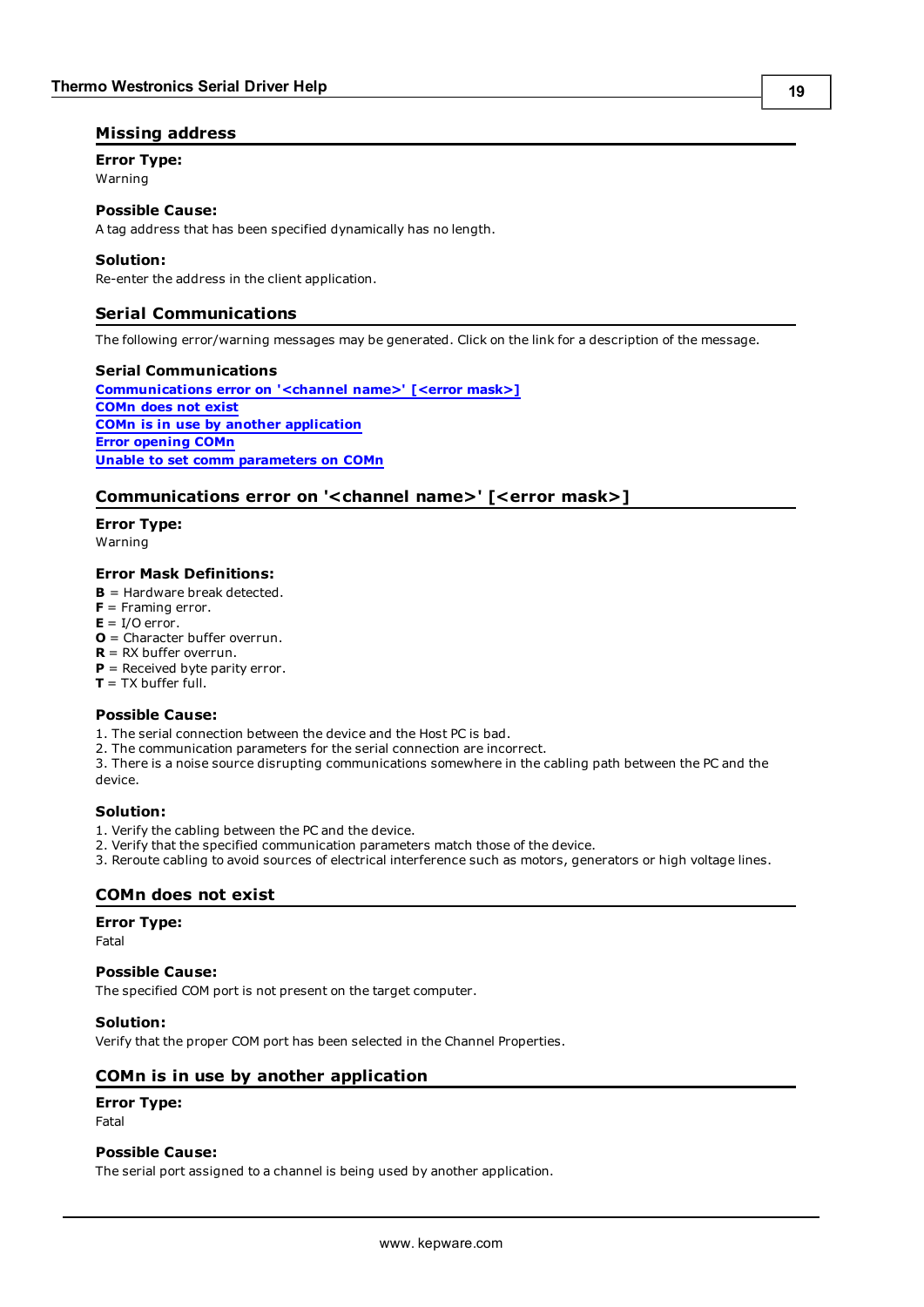#### **Solution:**

- 1. Verify that the correct port has been assigned to the channel.
- <span id="page-19-0"></span>2. Close any other applications that are using the requested COM port.

#### **Error opening COMn**

#### **Error Type:**

Fatal

#### **Possible Cause:**

The specified COM port could not be opened due to an internal hardware or software problem on the target computer.

#### **Solution:**

<span id="page-19-1"></span>Verify that the COM port is functional and may be accessed by other Windows applications.

#### **Unable to set comm parameters on COMn**

#### **Error Type:**

Fatal

#### **Possible Cause:**

The serial parameters for the specified COM port are not valid.

#### **Solution:**

<span id="page-19-2"></span>Verify the serial parameters and make any necessary changes.

#### **Device Status Messages**

The following error/warning messages may be generated. Click on the link for a description of the message.

#### **Device Status Messages**

**[Device](#page-19-3) ['<device](#page-19-3) [name>'](#page-19-3) [is](#page-19-3) [not](#page-19-3) [responding](#page-19-3) [Unable](#page-19-4) [to](#page-19-4) [write](#page-19-4) [to](#page-19-4) ['<address>'](#page-19-4) [on](#page-19-4) [device](#page-19-4) ['<device](#page-19-4) [name>'](#page-19-4)**

#### <span id="page-19-3"></span>**Device '<device name>' is not responding**

#### **Error Type:**

Serious

#### **Possible Cause:**

1. The serial connection between the device and the Host PC is broken.

2. The communication parameters for the serial connection are incorrect.

3. The named device may have been assigned an incorrect Network ID.

4. The response from the device took longer to receive than the amount of time specified in the "Request Timeout" device setting.

#### **Solution:**

- 1. Verify the cabling between the PC and the device.
- 2. Verify that the specified communication parameters match those of the device.
- 3. Verify that the Network ID given to the named device matches that of the actual device.
- <span id="page-19-4"></span>4. Increase the Request Timeout setting so that the entire response can be handled.

#### Unable to write to '<address>' on device '<device name>'

#### **Error Type:**

Serious

#### **Possible Cause:**

- 1. The serial connection between the device and the Host PC is broken.
- 2. The communication parameters for the serial connection are incorrect.
- 3. The named device may have been assigned an incorrect Network ID.

#### **Solution:**

- 1. Verify the cabling between the PC and the device.
- 2. Verify that the specified communication parameters match those of the device.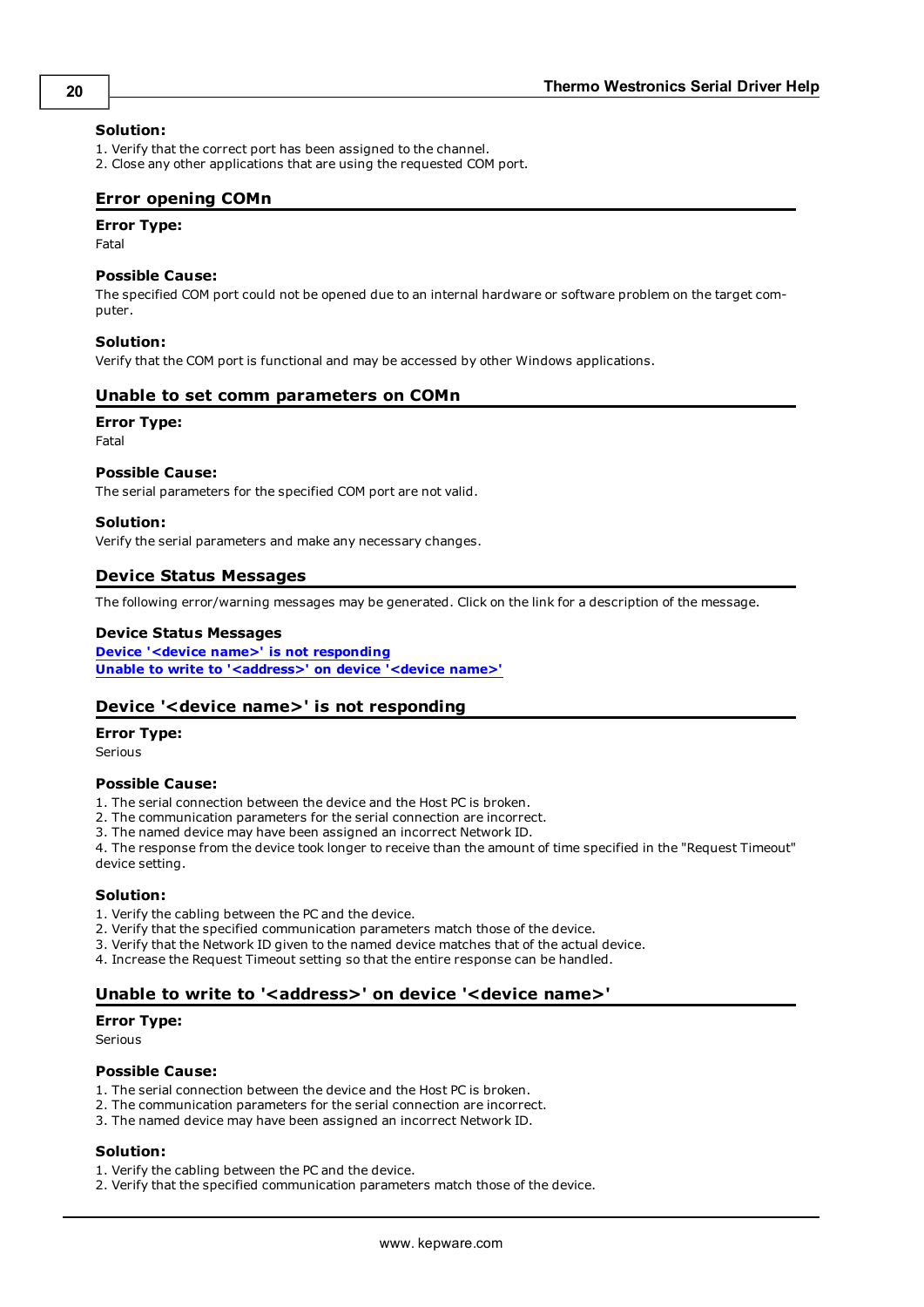<span id="page-20-0"></span>3. Verify that the Network ID given to the named device matches that of the actual device.

#### **Thermo Westronics Serial Device Specific Messages**

The following error/warning messages may be generated. Click on the link for a description of the message.

#### **Thermo Westronics Serial Device Specific Messages**

**[Bad](#page-20-1) [address](#page-20-1) [in](#page-20-1) [block](#page-20-1) [\[<start](#page-20-1) [address>](#page-20-1) [to](#page-20-1) [<end](#page-20-1) [address>\]](#page-20-1) [on](#page-20-1) [device](#page-20-1) ['<device](#page-20-1) [name>'](#page-20-1) [Bad](#page-20-2) [array](#page-20-2) [spanning](#page-20-2) [\['<address>'](#page-20-2) [to](#page-20-2) ['<address>'\]](#page-20-2) [on](#page-20-2) [device](#page-20-2) ['<device](#page-20-2) [name>'](#page-20-2) [Failed](#page-20-3) [to](#page-20-3) [read](#page-20-3) [SM100](#page-20-3) [decimal](#page-20-3) [placement](#page-20-3) [data](#page-20-3)**

#### <span id="page-20-1"></span>**Bad address in block [<start address> to <end address>] on device '<device name>'**

**Error Type:** Serious

#### **Possible Cause:**

An attempt has been made to reference a nonexistent location in the specified device.

#### **Solution:**

Verify the tags assigned to addresses in the specified range on the device and eliminate ones that reference invalid locations.

#### <span id="page-20-2"></span>Bad array spanning ['<address>' to '<address>'] on device '<device name>'

#### **Error Type:**

Fatal

#### **Possible Cause:**

An array of addresses was defined that spans past the end of the address space.

#### **Solution:**

<span id="page-20-3"></span>Verify the size of the device's memory space and then redefine the array length accordingly.

#### **Failed to read SM100 decimal placement data**

## **Error Type:**

Serious

#### **Possible Cause:**

The driver was not able to read the decimal placement data (registers 405037, 405047, etc.) needed to scale data point values to floats.

#### **Solution:**

Check the communication parameters and cabling. Then, restart the server.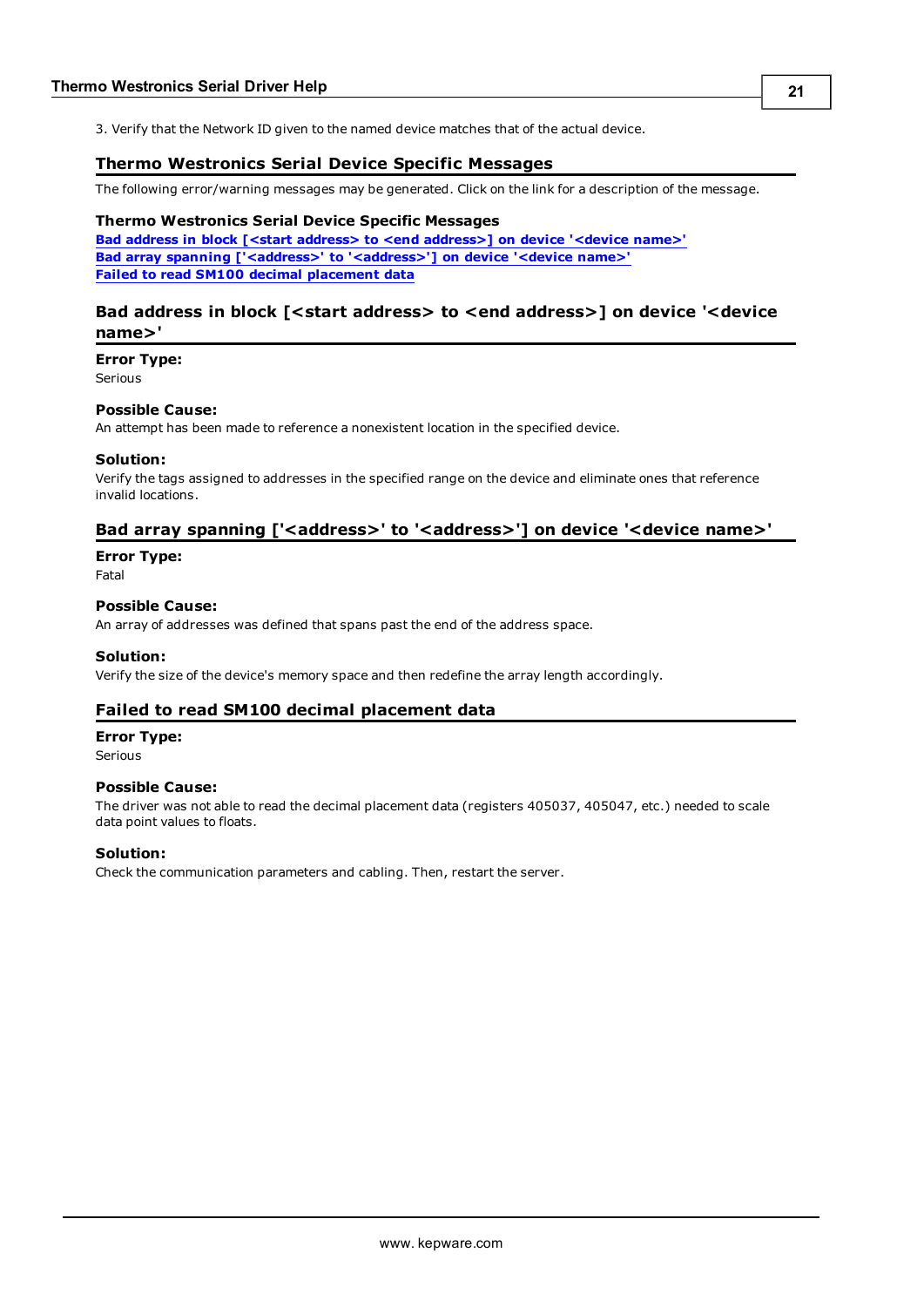# <span id="page-21-0"></span>**Index**

# **A**

| Array support is not available for the specified address: ' <address>' 18</address> |  |
|-------------------------------------------------------------------------------------|--|

# **B**

| Bad address in block [ <start address=""> to <end address="">] on device '<device name="">' 21</device></end></start> |  |
|-----------------------------------------------------------------------------------------------------------------------|--|
| Bad array spanning [' <address>' to '<address>'] on device '<device name="">' 21</device></address></address>         |  |
|                                                                                                                       |  |
|                                                                                                                       |  |

# **C**

# **D**

| Device address ' <address>' is not supported by model '<model name="">' 18</model></address> |  |
|----------------------------------------------------------------------------------------------|--|
|                                                                                              |  |
|                                                                                              |  |
|                                                                                              |  |
|                                                                                              |  |
|                                                                                              |  |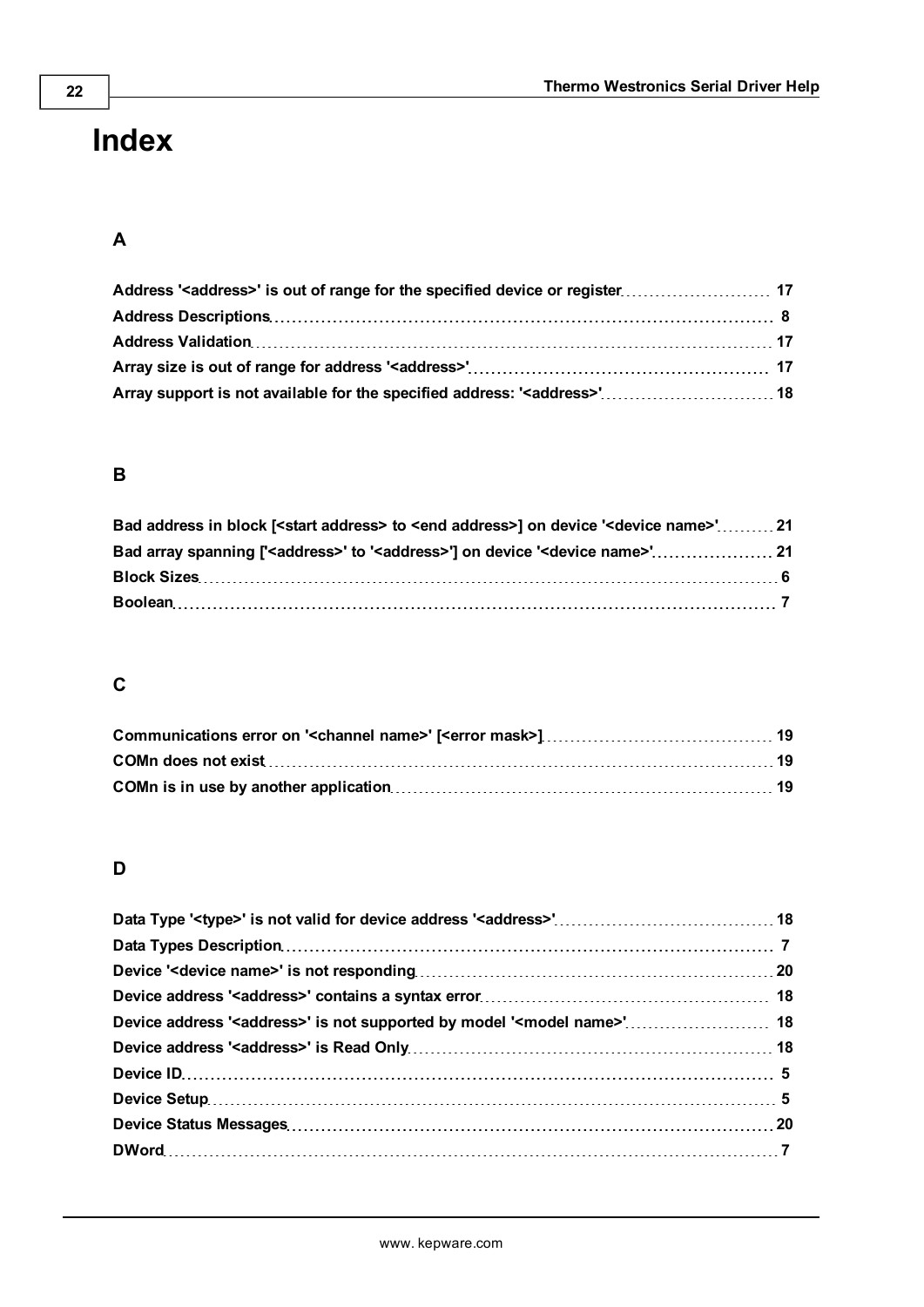# **E**

# **F**

## **L**

# **M**

### **N**

# **O**